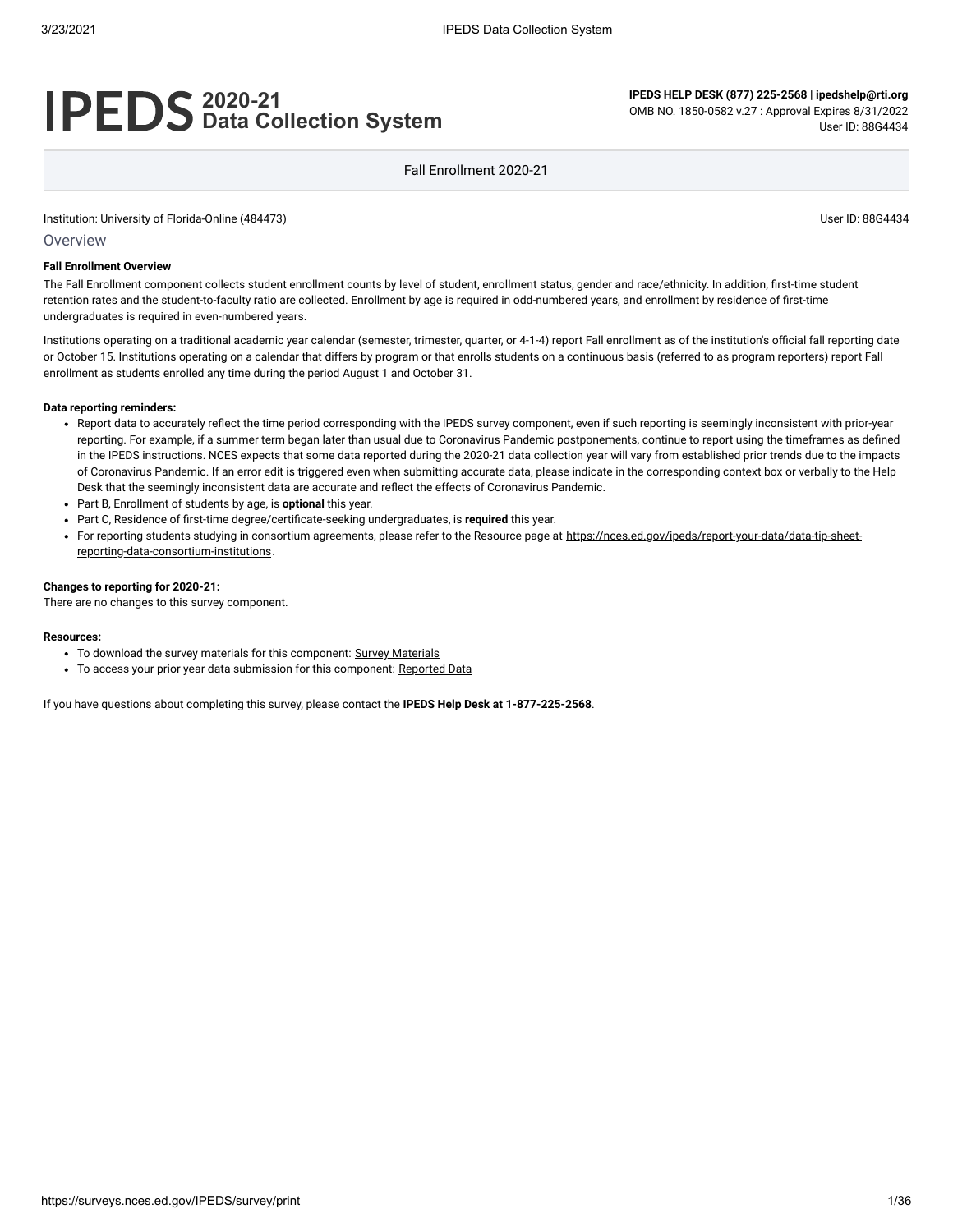# Part Selection

Completion of Part B (Enrollment of Students by Age) is optional this year.

### **Do you wish to complete Part B this year?**

If you select 'Yes', you will be expected to complete the Part B screens. If you select 'No', you will skip Part B.

○ No, I will not complete Part B

Yes, I will complete Part B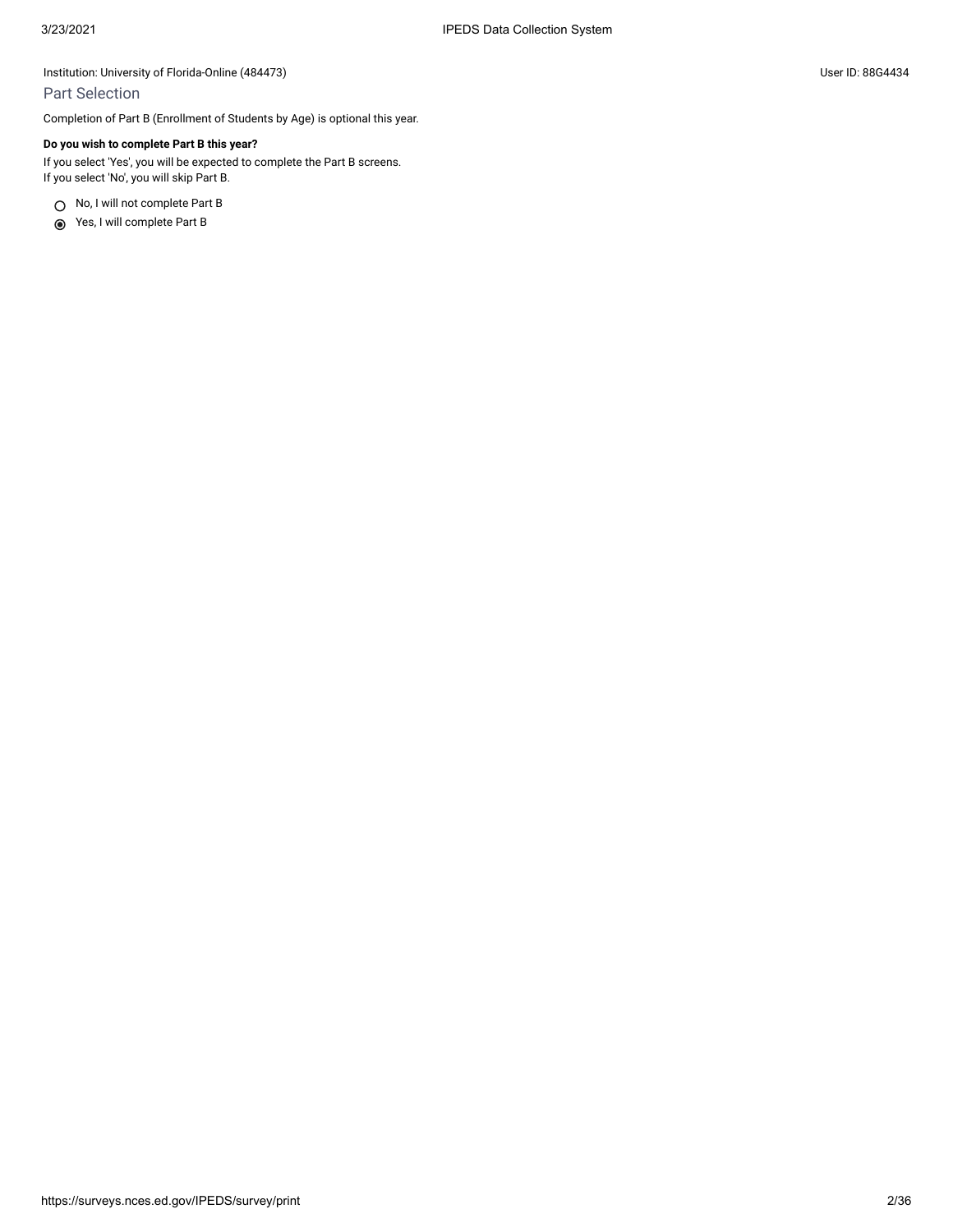#### Fall Enrollment - CIPCODE Selection

**Indicate which of the following fields of study are offered by your institution. In addition to reporting total undergraduate and graduate fall enrollments every year, in even-numbered years you are to report the subset of enrollments that fall within each of the CIP codes listed below.**

Fields for which enrollment was reported for Fall 2018 have already been checked; please make sure all listed fields that are offered by your institution are checked.

Note: CIP codes listed below may not reflect all fields of study offered by your institution, therefore the subset of enrollments by CIP codes selected may not sum to your institution's total fall enrollment.

|                                 | UNDERGRADUATE AND GRADUATE FIELDS                                       |
|---------------------------------|-------------------------------------------------------------------------|
| $\triangledown$                 | 13.0000 - Education                                                     |
| Ø                               | 14.0000 - Engineering                                                   |
| $\Box$                          | 26.0000 - Biological and Biomedical Sciences                            |
| $\triangledown$<br>$\checkmark$ | 27.0000 - Mathematics                                                   |
| $\Box$                          | 40.0000 - Physical Sciences                                             |
| $\Box$                          | 52.0000 - Business, Management, Marketing, and Related Support Services |
|                                 |                                                                         |
| Τ                               | None of the above                                                       |

#### $\overline{\mathbf{M}}$ Yes, I confirm that I reviewed the fields of study are offered by my institution above.

You may use the box below to provide additional context for the data you have reported above. Context notes will be posted on the College Navigator website. Therefore, you should write all context notes using proper grammar (e.g., complete sentences with punctuation) and common language that can be easily understood by students and parents (e.g., spell out acronyms).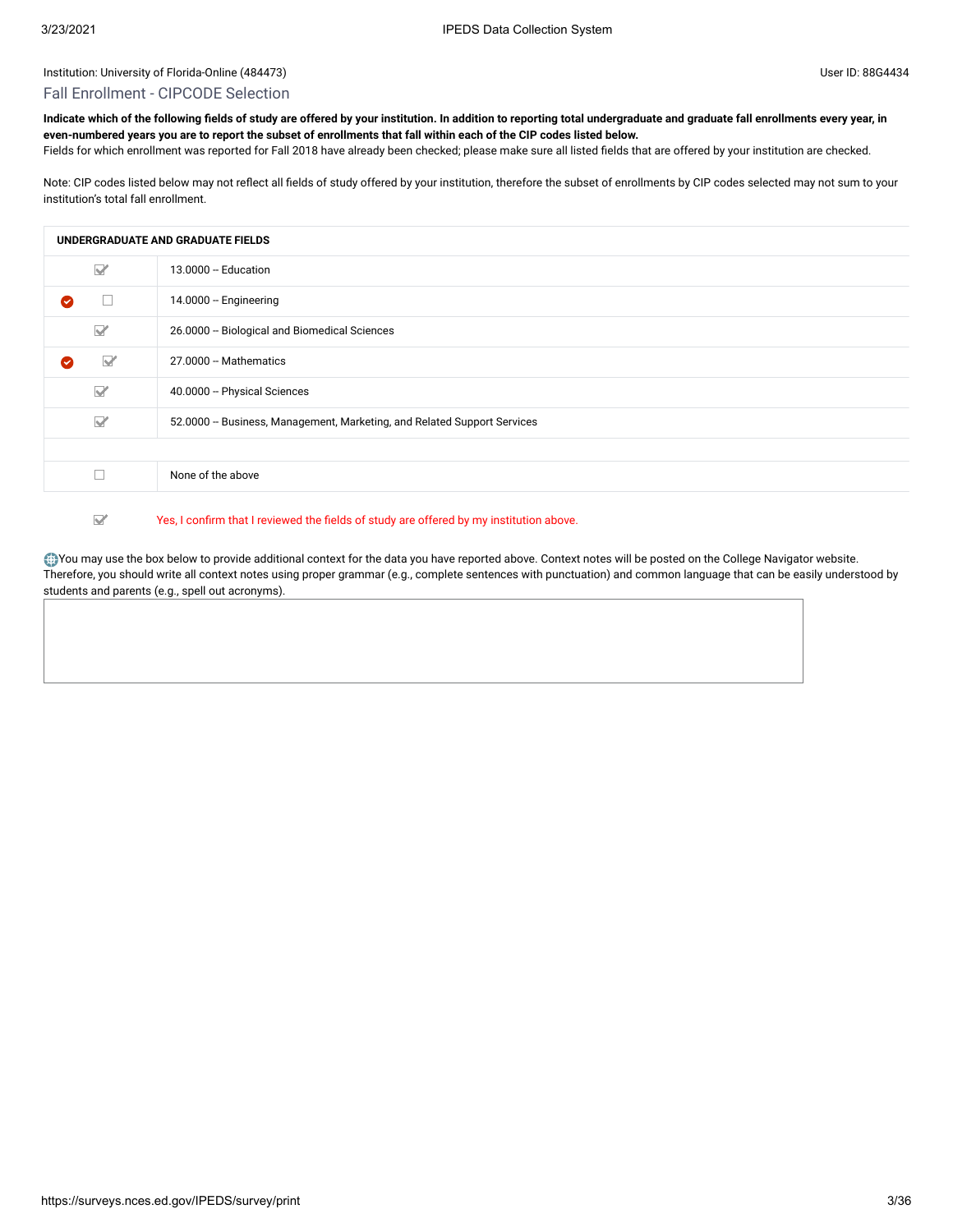# Part A - Fall Enrollment for Full-Time Undergraduate Students

# **Enrollment as of the institution's [official fall reporting date](javascript:openglossary(431)) or as of October 15, 2020**

## [Full-time](javascript:openglossary(259)) [Undergraduate](javascript:openglossary(677)) Students

Reporting Reminders:

- Report Hispanic/Latino individuals of any race as Hispanic/Latino
- Report race for non-Hispanic/Latino individuals only
- Even though Teacher Preparation certificate programs may require a bachelor's degree for admission, they are considered subbaccalaureate undergraduate programs, and students in these programs are undergraduate students.

#### **Men**

|                                              |            | Degree/certificate-seeking                  | Non-degree/              | Total,                               |                             |                                        |
|----------------------------------------------|------------|---------------------------------------------|--------------------------|--------------------------------------|-----------------------------|----------------------------------------|
| Enrolled for credit                          | First-time | Transfer-in<br>(non-first-time<br>entering) | Continuing/<br>Returning | Total degree/certificate-<br>seeking | non-certificate-<br>seeking | Full-time<br>undergraduate<br>students |
| Nonresident alien                            | 3          | $\overline{2}$                              | $\overline{2}$           | $\overline{7}$                       |                             | $\overline{7}$                         |
| Hispanic/Latino                              | 88         | 29                                          | 122                      | 239                                  |                             | 239                                    |
| American Indian or Alaska Native             |            |                                             |                          | 0                                    |                             | 0                                      |
| Asian                                        | 14         | $\overline{2}$                              | 19                       | 35                                   |                             | 35                                     |
| <b>Black or African American</b>             | 9          | $\overline{4}$                              | 15                       | 28                                   |                             | 28                                     |
| Native Hawaiian or Other Pacific<br>Islander |            |                                             |                          | 0                                    |                             | 0                                      |
| White                                        | 181        | 67                                          | 282                      | 530                                  |                             | 530                                    |
| Two or more races                            | 19         | $\overline{2}$                              | 15                       | 36                                   |                             | 36                                     |
| Race and ethnicity unknown                   | 6          |                                             | 14                       | 20                                   |                             | 20                                     |
| <b>Total men</b>                             | 320        | 106                                         | 469                      | 895                                  | 0                           | 895                                    |
| Total men prior year                         | 269        | 90                                          | 335                      | 694                                  | 29                          | 723                                    |

|                                              |                 | Degree/certificate-seeking                  | Non-degree/              | Total,                               |                             |                                               |
|----------------------------------------------|-----------------|---------------------------------------------|--------------------------|--------------------------------------|-----------------------------|-----------------------------------------------|
| Enrolled for credit                          | First-time      | Transfer-in<br>(non-first-time<br>entering) | Continuing/<br>Returning | Total degree/certificate-<br>seeking | non-certificate-<br>seeking | <b>Full-time</b><br>undergraduate<br>students |
| Nonresident alien                            | $\overline{4}$  |                                             | $\overline{4}$           | 8                                    |                             | 8                                             |
| Hispanic/Latino                              | 101             | 46                                          | 158                      | 305                                  |                             | 305                                           |
| American Indian or Alaska Native             |                 |                                             |                          | 0                                    |                             | 0                                             |
| Asian                                        | 17              | 4                                           | 32                       | 53                                   |                             | 53                                            |
| <b>Black or African American</b>             | $5\phantom{.0}$ | 21                                          | 32                       | 58                                   |                             | 58                                            |
| Native Hawaiian or Other Pacific<br>Islander |                 | $\mathbf{1}$                                |                          | 1                                    |                             | $\mathbf{1}$                                  |
| White                                        | 197             | 108                                         | 392                      | 697                                  | $\mathbf{1}$                | 698                                           |
| Two or more races                            | 17              | 11                                          | 32                       | 60                                   |                             | 60                                            |
| Race and ethnicity unknown                   | 6               | $\overline{2}$                              | 12                       | 20                                   |                             | 20                                            |
| <b>Total women</b>                           | 347             | 193                                         | 662                      | 1,202                                | 1                           | 1,203                                         |
| Total women prior year                       | 419             | 138                                         | 495                      | 1,052                                | 27                          | 1,079                                         |
|                                              |                 |                                             |                          |                                      |                             |                                               |
| Grand total (men+women)                      | 667             | 299                                         | 1,131                    | 2,097                                | 1                           | 2,098                                         |
| Grand total (men+women) prior<br>year        | 688             | 228                                         | 830                      | 1,746                                | 56                          | 1,802                                         |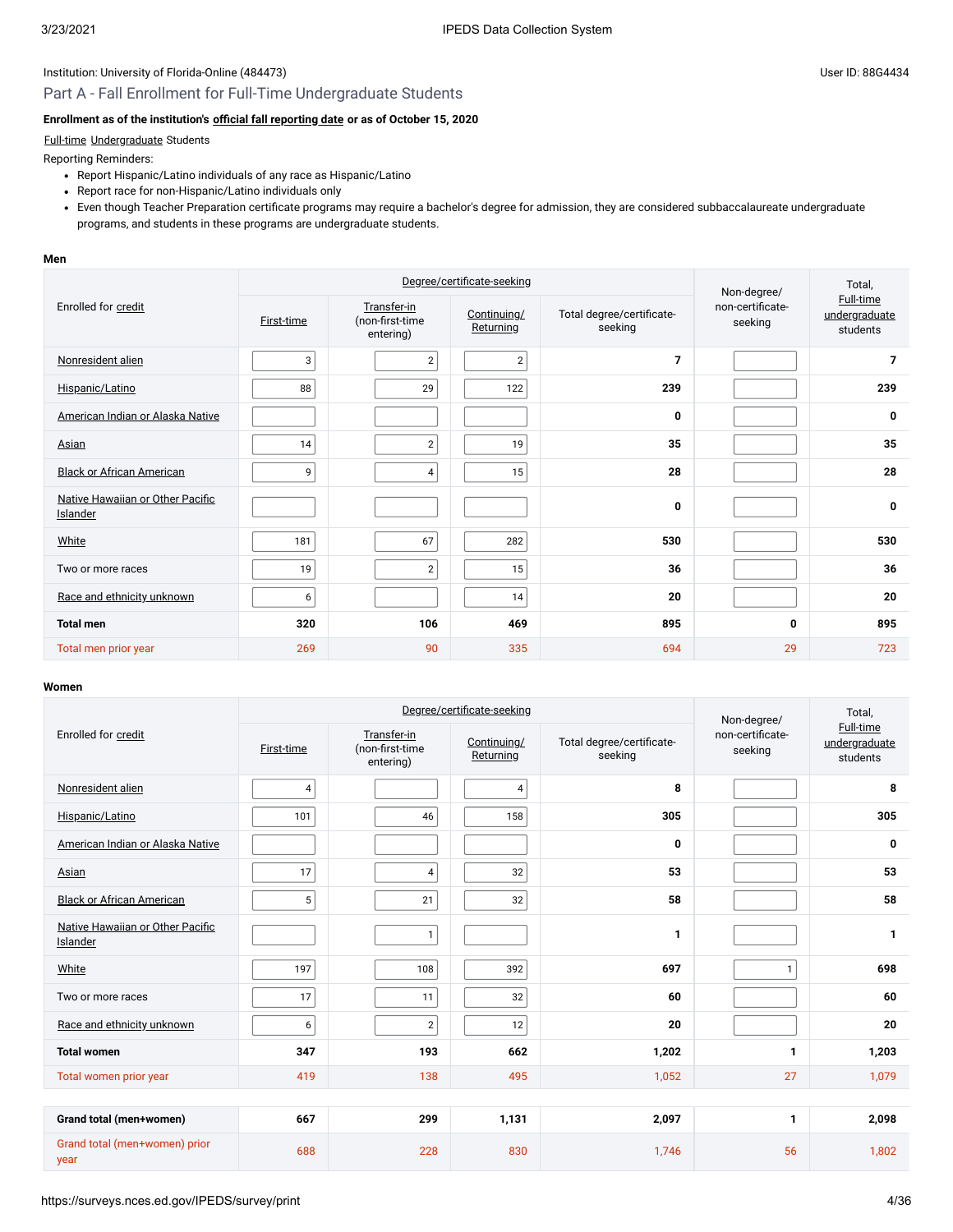# Part A - Fall Enrollment by race/ethnicity and gender

# **Enrollment as of the institution's [official fall reporting date](javascript:openglossary(431)) or as of October 15, 2020**

CIP CODE: 13.0000 -- Education

#### [Full-time](javascript:openglossary(259)) [undergraduate](javascript:openglossary(677)) students

- Report Hispanic/Latino individuals of any race as Hispanic/Latino
- Report race for non-Hispanic/Latino individuals only

#### **Men**

|                                           |                   | Degree/certificate-seeking               | Non-degree/              | Total,<br>full-time |                         |                           |
|-------------------------------------------|-------------------|------------------------------------------|--------------------------|---------------------|-------------------------|---------------------------|
| Students enrolled for credit              | <b>First-time</b> | Transfer-in<br>(non-first-time entering) | Continuing/<br>Returning | Total               | non-certificate-seeking | undergraduate<br>students |
| Nonresident alien                         |                   |                                          |                          | 0                   |                         | 0                         |
| Hispanic/Latino                           |                   |                                          | 2 <sub>1</sub>           | $\mathbf 2$         |                         | $\mathbf{2}$              |
| American Indian or Alaska Native          |                   |                                          |                          | 0                   |                         | 0                         |
| <b>Asian</b>                              |                   |                                          |                          | 0                   |                         | 0                         |
| <b>Black or African American</b>          |                   |                                          |                          | 1                   |                         | 1                         |
| Native Hawaiian or Other Pacific Islander |                   |                                          |                          | 0                   |                         | 0                         |
| White                                     |                   | 3                                        | $\overline{2}$           | 6                   |                         | 6                         |
| Two or more races                         |                   |                                          |                          | 0                   |                         | 0                         |
| Race and ethnicity unknown                |                   |                                          |                          | 0                   |                         | 0                         |
| <b>Total men</b>                          | 1                 | 3                                        | 5                        | 9                   | 0                       | 9                         |

|                                           |                | Degree/certificate-seeking               | Non-degree/              | Total,<br>full-time |                         |                           |
|-------------------------------------------|----------------|------------------------------------------|--------------------------|---------------------|-------------------------|---------------------------|
| Students enrolled for credit              | First-time     | Transfer-in<br>(non-first-time entering) | Continuing/<br>Returning | Total               | non-certificate-seeking | undergraduate<br>students |
| Nonresident alien                         |                |                                          |                          | 0                   |                         | 0                         |
| Hispanic/Latino                           |                | 4                                        | 7                        | 11                  |                         | 11                        |
| American Indian or Alaska Native          |                |                                          |                          | 0                   |                         | 0                         |
| Asian                                     |                |                                          | $\mathbf{1}$             | 1                   |                         | 1                         |
| <b>Black or African American</b>          |                | $\mathbf{1}$                             | $\mathbf{1}$             | $\overline{2}$      |                         | $\overline{2}$            |
| Native Hawaiian or Other Pacific Islander |                |                                          |                          | 0                   |                         | 0                         |
| White                                     | 6              | 8                                        | 15                       | 29                  |                         | 29                        |
| Two or more races                         | $\mathbf{1}$   | $\mathbf{1}$                             | $\mathbf{1}$             | 3                   |                         | 3                         |
| Race and ethnicity unknown                |                |                                          |                          | $\mathbf{0}$        |                         | $\mathbf 0$               |
| <b>Total women</b>                        | $\overline{7}$ | 14                                       | 25                       | 46                  | 0                       | 46                        |
|                                           |                |                                          |                          |                     |                         |                           |
| Grand total (men+women)                   | 8              | 17                                       | 30                       | 55                  | 0                       | 55                        |
| Grand total (men+women) 2018-19           | 3              |                                          |                          | 3                   |                         | 3                         |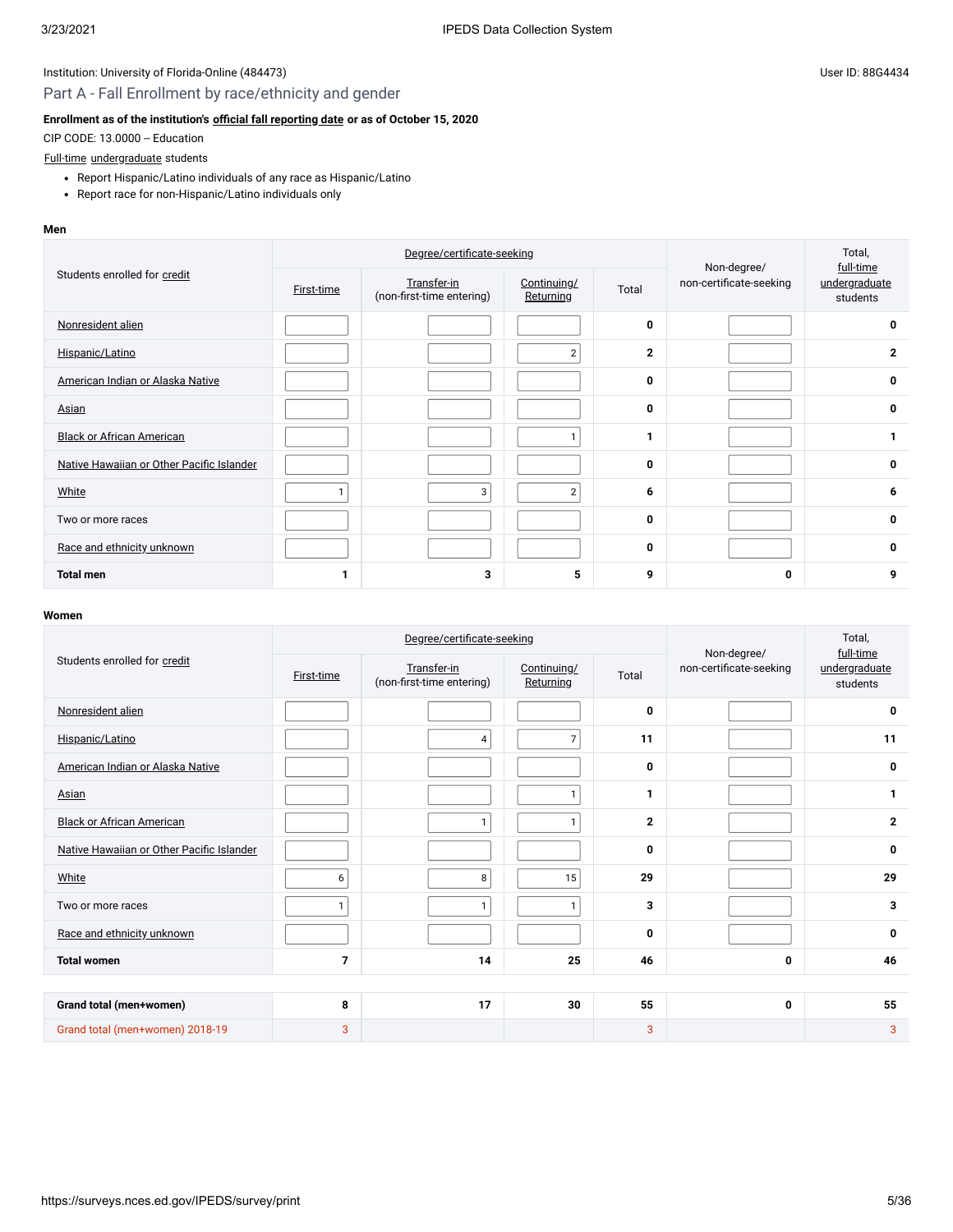# Part A - Fall Enrollment by race/ethnicity and gender

# **Enrollment as of the institution's [official fall reporting date](javascript:openglossary(431)) or as of October 15, 2020**

CIP CODE: 26.0000 -- Biological and Biomedical Sciences

### [Full-time](javascript:openglossary(259)) [undergraduate](javascript:openglossary(677)) students

- Report Hispanic/Latino individuals of any race as Hispanic/Latino
- Report race for non-Hispanic/Latino individuals only

#### **Men**

|                                           |            | Degree/certificate-seeking               | Non-degree/              | Total,<br>full-time |                         |                           |
|-------------------------------------------|------------|------------------------------------------|--------------------------|---------------------|-------------------------|---------------------------|
| Students enrolled for credit              | First-time | Transfer-in<br>(non-first-time entering) | Continuing/<br>Returning | Total               | non-certificate-seeking | undergraduate<br>students |
| Nonresident alien                         |            |                                          |                          | 0                   |                         | 0                         |
| Hispanic/Latino                           | 3          | 4                                        |                          | 8                   |                         | 8                         |
| American Indian or Alaska Native          |            |                                          |                          | 0                   |                         | 0                         |
| Asian                                     |            |                                          |                          | 1                   |                         | 1                         |
| <b>Black or African American</b>          |            |                                          |                          | 0                   |                         | 0                         |
| Native Hawaiian or Other Pacific Islander |            |                                          |                          | 0                   |                         | 0                         |
| White                                     | 4          | 1                                        | $\overline{7}$           | 12                  |                         | 12                        |
| Two or more races                         |            | $\mathbf{1}$                             |                          | 1                   |                         | 1                         |
| Race and ethnicity unknown                |            |                                          | 3                        | 3                   |                         | 3                         |
| <b>Total men</b>                          | 8          | 6                                        | 11                       | 25                  | 0                       | 25                        |

|                                           |                | Degree/certificate-seeking               | Non-degree/              | Total,<br>full-time |                         |                           |
|-------------------------------------------|----------------|------------------------------------------|--------------------------|---------------------|-------------------------|---------------------------|
| Students enrolled for credit              | First-time     | Transfer-in<br>(non-first-time entering) | Continuing/<br>Returning | Total               | non-certificate-seeking | undergraduate<br>students |
| Nonresident alien                         |                |                                          |                          | 0                   |                         | 0                         |
| Hispanic/Latino                           | $\overline{7}$ | $\overline{4}$                           | 4                        | 15                  |                         | 15                        |
| American Indian or Alaska Native          |                |                                          |                          | 0                   |                         | 0                         |
| Asian                                     | $\mathbf{1}$   |                                          |                          | 1                   |                         | 1                         |
| <b>Black or African American</b>          |                | 4                                        | $\mathbf{2}$             | 6                   |                         | 6                         |
| Native Hawaiian or Other Pacific Islander |                |                                          |                          | 0                   |                         | 0                         |
| White                                     | 6              | 8                                        | 16                       | 30                  |                         | 30                        |
| Two or more races                         |                | $\mathbf{1}$                             | 5                        | 6                   |                         | 6                         |
| Race and ethnicity unknown                |                |                                          |                          | 0                   |                         | $\mathbf 0$               |
| <b>Total women</b>                        | 14             | 17                                       | 27                       | 58                  | 0                       | 58                        |
|                                           |                |                                          |                          |                     |                         |                           |
| Grand total (men+women)                   | 22             | 23                                       | 38                       | 83                  | 0                       | 83                        |
| Grand total (men+women) 2018-19           | 14             | 23                                       | 27                       | 64                  | $\overline{7}$          | 71                        |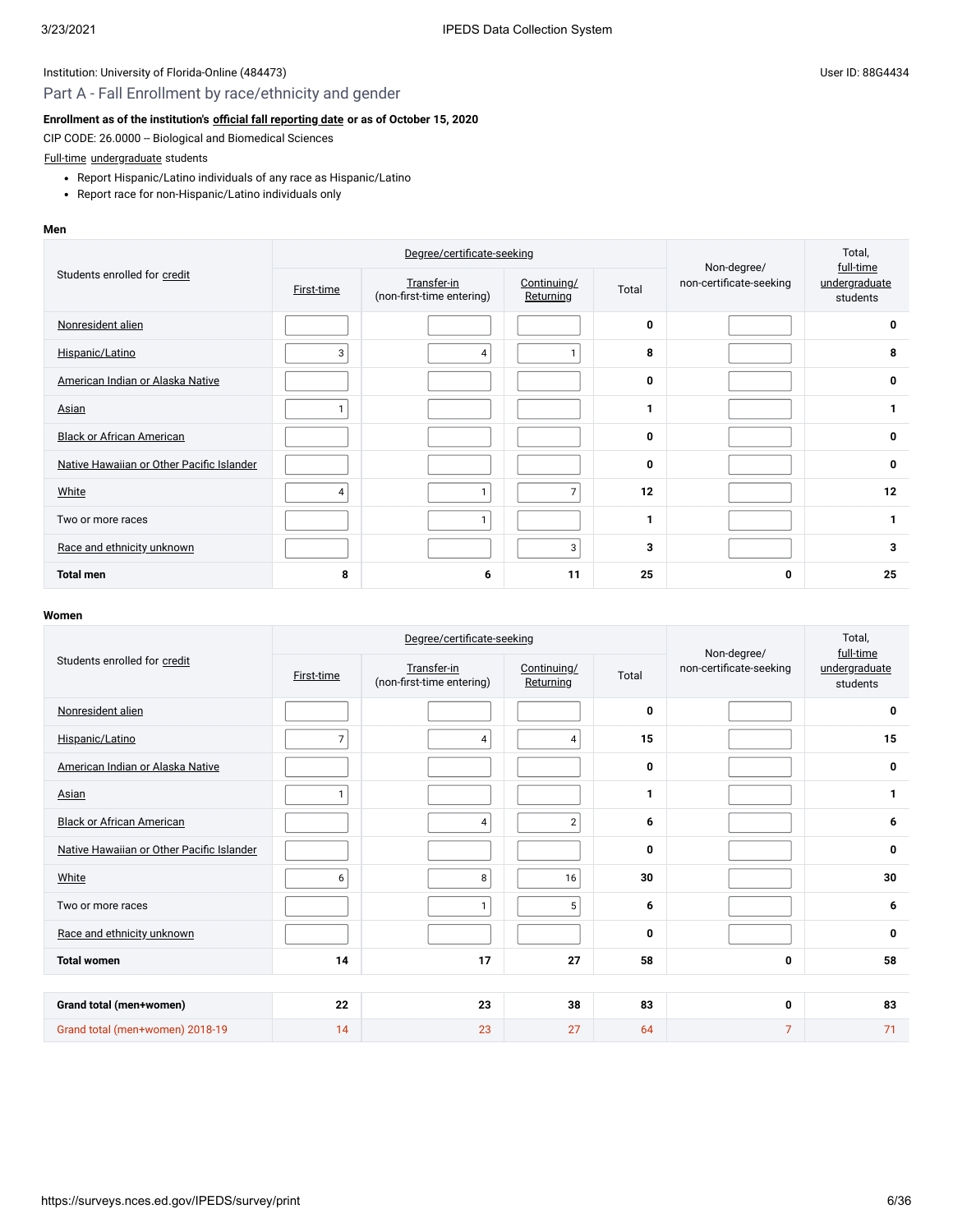# Part A - Fall Enrollment by race/ethnicity and gender

# **Enrollment as of the institution's [official fall reporting date](javascript:openglossary(431)) or as of October 15, 2020**

CIP CODE: 27.0000 -- Mathematics and Statistics

# [Full-time](javascript:openglossary(259)) [undergraduate](javascript:openglossary(677)) students

- Report Hispanic/Latino individuals of any race as Hispanic/Latino
- Report race for non-Hispanic/Latino individuals only

#### **Men**

|                                           |                | Degree/certificate-seeking               | Non-degree/              | Total,<br>full-time |                         |                           |
|-------------------------------------------|----------------|------------------------------------------|--------------------------|---------------------|-------------------------|---------------------------|
| Students enrolled for credit              | First-time     | Transfer-in<br>(non-first-time entering) | Continuing/<br>Returning | Total               | non-certificate-seeking | undergraduate<br>students |
| Nonresident alien                         |                |                                          |                          | 0                   |                         | $\mathbf 0$               |
| Hispanic/Latino                           | $\overline{2}$ |                                          | 2 <sub>1</sub>           | 4                   |                         | 4                         |
| American Indian or Alaska Native          |                |                                          |                          | 0                   |                         | 0                         |
| Asian                                     |                |                                          | 1.                       | 1                   |                         | $\mathbf{1}$              |
| <b>Black or African American</b>          | $\overline{2}$ |                                          |                          | $\overline{2}$      |                         | $\mathbf{2}$              |
| Native Hawaiian or Other Pacific Islander |                |                                          |                          | 0                   |                         | 0                         |
| White                                     | 7              |                                          |                          | 7                   |                         | $\overline{7}$            |
| Two or more races                         |                |                                          |                          | 0                   |                         | 0                         |
| Race/ethnicity unknown                    |                |                                          |                          | 0                   |                         | 0                         |
| <b>Total men</b>                          | 11             | 0                                        | 3                        | 14                  | 0                       | 14                        |

|                                           |                | Degree/certificate-seeking               | Non-degree/              | Total,<br>full-time |                         |                           |
|-------------------------------------------|----------------|------------------------------------------|--------------------------|---------------------|-------------------------|---------------------------|
| Students enrolled for credit              | First-time     | Transfer-in<br>(non-first-time entering) | Continuing/<br>Returning | Total               | non-certificate-seeking | undergraduate<br>students |
| Nonresident alien                         | 1              |                                          |                          | 1                   |                         | 1                         |
| Hispanic/Latino                           |                |                                          |                          | 0                   |                         | 0                         |
| American Indian or Alaska Native          |                |                                          |                          | 0                   |                         | 0                         |
| Asian                                     | $\overline{2}$ |                                          |                          | $\overline{2}$      |                         | $\mathbf{2}$              |
| <b>Black or African American</b>          |                |                                          |                          | 0                   |                         | 0                         |
| Native Hawaiian or Other Pacific Islander |                |                                          |                          | 0                   |                         | 0                         |
| White                                     | 4              |                                          | 1.                       | 5                   |                         | 5                         |
| Two or more races                         | $\mathbf{1}$   |                                          |                          | 1                   |                         | 1                         |
| Race/ethnicity unknown                    |                |                                          |                          | 0                   |                         | 0                         |
| <b>Total women</b>                        | 8              | 0                                        | 1                        | 9                   | 0                       | 9                         |
|                                           |                |                                          |                          |                     |                         |                           |
| Grand total (men+women)                   | 19             | 0                                        | 4                        | 23                  | 0                       | 23                        |
| Grand total (men+women) 2018-19           | 10             |                                          | 1                        | 11                  |                         | 11                        |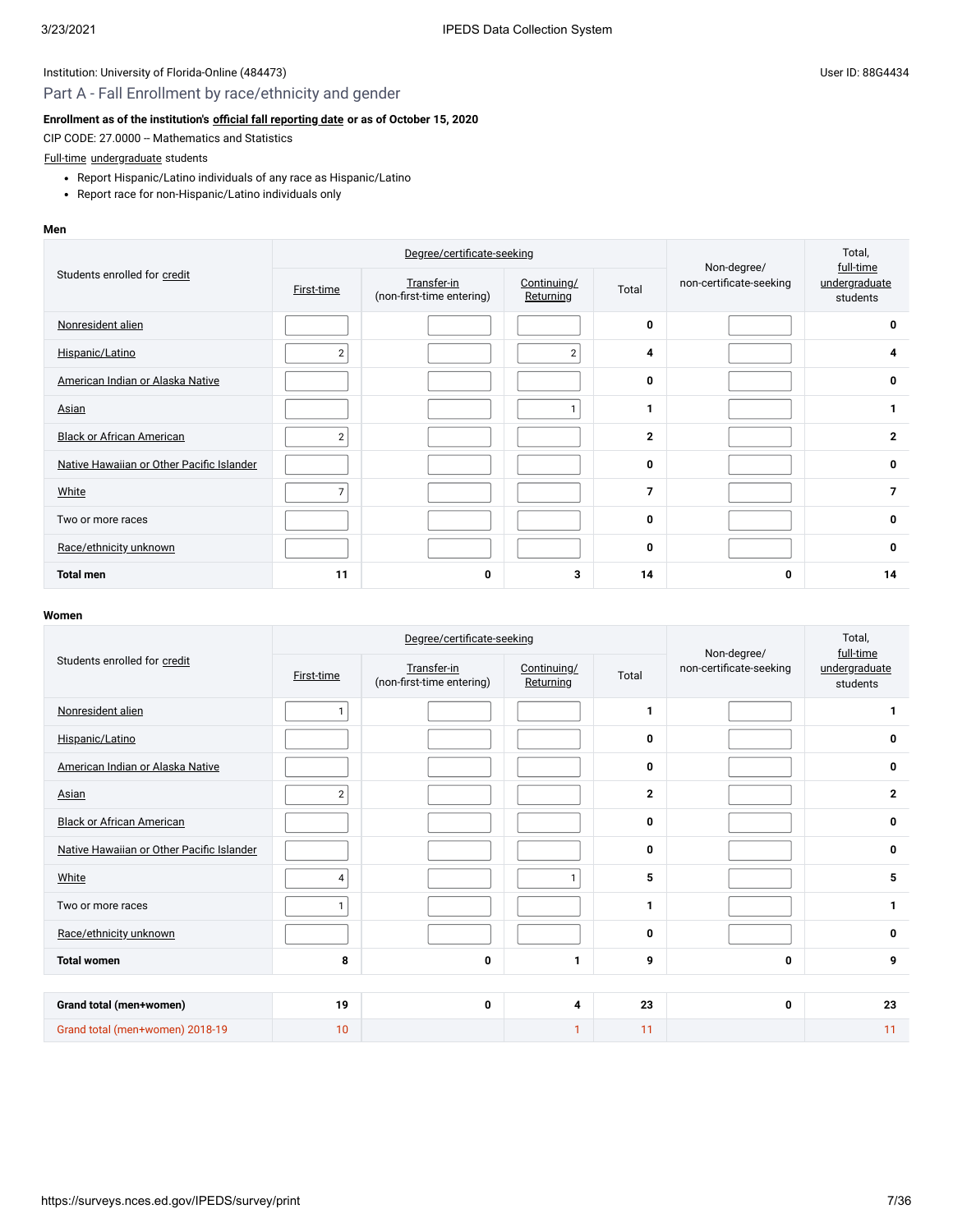# Part A - Fall Enrollment by race/ethnicity and gender

# **Enrollment as of the institution's [official fall reporting date](javascript:openglossary(431)) or as of October 15, 2020**

CIP CODE: 40.0000 -- Physical Sciences

### [Full-time](javascript:openglossary(259)) [undergraduate](javascript:openglossary(677)) students

- Report Hispanic/Latino individuals of any race as Hispanic/Latino
- Report race for non-Hispanic/Latino individuals only

#### **Men**

|                                           |            | Degree/certificate-seeking               | Non-degree/              | Total,<br>full-time |                         |                           |
|-------------------------------------------|------------|------------------------------------------|--------------------------|---------------------|-------------------------|---------------------------|
| Students enrolled for credit              | First-time | Transfer-in<br>(non-first-time entering) | Continuing/<br>Returning | Total               | non-certificate-seeking | undergraduate<br>students |
| Nonresident alien                         |            |                                          |                          | 1                   |                         |                           |
| Hispanic/Latino                           |            |                                          |                          | 0                   |                         | 0                         |
| American Indian or Alaska Native          |            |                                          |                          | 0                   |                         | 0                         |
| Asian                                     |            |                                          |                          | 0                   |                         | 0                         |
| <b>Black or African American</b>          |            |                                          |                          | 0                   |                         | 0                         |
| Native Hawaiian or Other Pacific Islander |            |                                          |                          | 0                   |                         | 0                         |
| White                                     |            |                                          | 5                        | 5                   |                         | 5                         |
| Two or more races                         |            |                                          | $\mathbf{1}$             | 1                   |                         | 1                         |
| Race/ethnicity unknown                    |            |                                          |                          | 0                   |                         | 0                         |
| <b>Total men</b>                          | 0          |                                          | 6                        | 7                   | 0                       | $\overline{7}$            |

|                                           |            | Degree/certificate-seeking               | Non-degree/              | Total,<br>full-time |                         |                           |
|-------------------------------------------|------------|------------------------------------------|--------------------------|---------------------|-------------------------|---------------------------|
| Students enrolled for credit              | First-time | Transfer-in<br>(non-first-time entering) | Continuing/<br>Returning | Total               | non-certificate-seeking | undergraduate<br>students |
| Nonresident alien                         |            |                                          |                          | 0                   |                         | 0                         |
| Hispanic/Latino                           |            | 1                                        | $\overline{2}$           | 3                   |                         | 3                         |
| American Indian or Alaska Native          |            |                                          |                          | 0                   |                         | 0                         |
| Asian                                     |            |                                          |                          | 0                   |                         | 0                         |
| <b>Black or African American</b>          |            |                                          |                          | 0                   |                         | 0                         |
| Native Hawaiian or Other Pacific Islander |            |                                          |                          | 0                   |                         | 0                         |
| White                                     |            | $\mathbf{1}$                             | $\overline{4}$           | 5                   |                         | 5                         |
| Two or more races                         |            | $\mathbf{1}$                             |                          | $\mathbf{1}$        |                         | 1                         |
| Race/ethnicity unknown                    |            |                                          | $\mathbf{1}$             | 1                   |                         | $\mathbf{1}$              |
| <b>Total women</b>                        | 0          | 3                                        | $\overline{7}$           | 10                  | 0                       | 10                        |
|                                           |            |                                          |                          |                     |                         |                           |
| Grand total (men+women)                   | 0          | 4                                        | 13                       | 17                  | 0                       | 17                        |
| Grand total (men+women) 2018-19           | 4          | $\mathbf{3}$                             | 9                        | 16                  | 6                       | 22                        |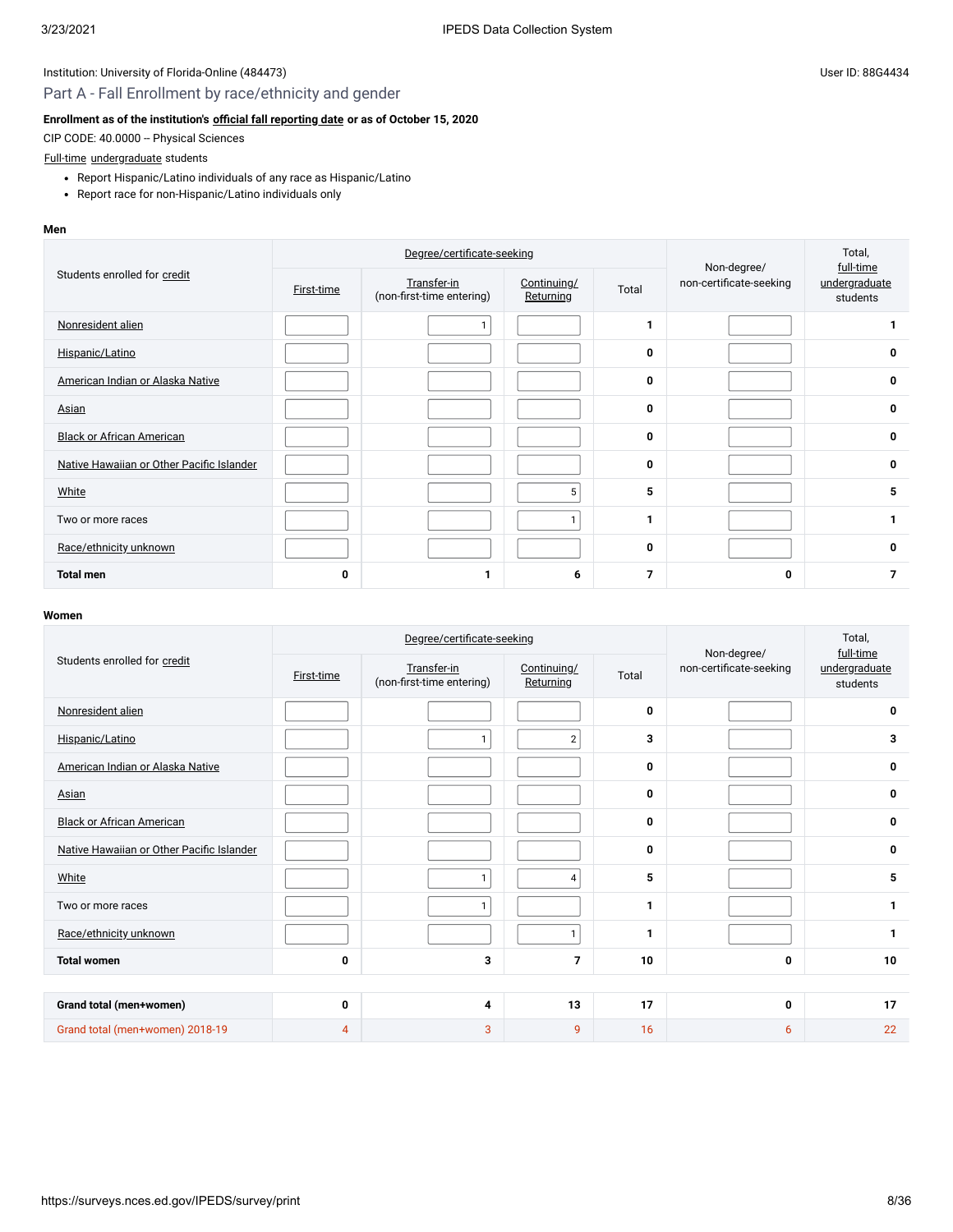# Part A - Fall Enrollment by race/ethnicity and gender

### **Enrollment as of the institution's [official fall reporting date](javascript:openglossary(431)) or as of October 15, 2020**

CIP CODE: 52.0000 -- Business, Management, Marketing and Related Support Services

[Full-time](javascript:openglossary(259)) [undergraduate](javascript:openglossary(677)) students

- Report Hispanic/Latino individuals of any race as Hispanic/Latino
- Report race for non-Hispanic/Latino individuals only

#### **Men**

|                                           |                | Degree/certificate-seeking               | Non-degree/              | Total,<br>full-time |                         |                           |
|-------------------------------------------|----------------|------------------------------------------|--------------------------|---------------------|-------------------------|---------------------------|
| Students enrolled for credit              | First-time     | Transfer-in<br>(non-first-time entering) | Continuing/<br>Returning | Total               | non-certificate-seeking | undergraduate<br>students |
| Nonresident alien                         |                |                                          |                          | 1                   |                         | 1                         |
| Hispanic/Latino                           | 30             | $\overline{7}$                           | 43                       | 80                  |                         | 80                        |
| American Indian or Alaska Native          |                |                                          |                          | 0                   |                         | 0                         |
| Asian                                     | 6              | 1                                        | 8                        | 15                  |                         | 15                        |
| <b>Black or African American</b>          | $\overline{2}$ | $\mathbf{1}$                             | $\overline{4}$           | 7                   |                         | $\overline{7}$            |
| Native Hawaiian or Other Pacific Islander |                |                                          |                          | 0                   |                         | 0                         |
| White                                     | 77             | 22                                       | 83                       | 182                 |                         | 182                       |
| Two or more races                         | 6              |                                          | 3                        | 9                   |                         | 9                         |
| Race/ethnicity unknown                    | $\overline{2}$ |                                          | 3 <sup>1</sup>           | 5                   |                         | 5                         |
| <b>Total men</b>                          | 124            | 31                                       | 144                      | 299                 | 0                       | 299                       |

|                                           |                   | Degree/certificate-seeking               | Non-degree/              | Total,<br>full-time |                         |                           |
|-------------------------------------------|-------------------|------------------------------------------|--------------------------|---------------------|-------------------------|---------------------------|
| Students enrolled for credit              | <b>First-time</b> | Transfer-in<br>(non-first-time entering) | Continuing/<br>Returning | Total               | non-certificate-seeking | undergraduate<br>students |
| Nonresident alien                         | 3                 |                                          | $\overline{2}$           | 5                   |                         | 5                         |
| Hispanic/Latino                           | 27                | 9                                        | 32                       | 68                  |                         | 68                        |
| American Indian or Alaska Native          |                   |                                          |                          | 0                   |                         | 0                         |
| Asian                                     | 3                 | $\mathbf{1}$                             | 8                        | 12                  |                         | 12                        |
| <b>Black or African American</b>          | 1                 | $\sqrt{2}$                               | $\mathbf{1}$             | 4                   |                         | 4                         |
| Native Hawaiian or Other Pacific Islander |                   | $\mathbf{1}$                             |                          | 1                   |                         | 1                         |
| White                                     | 45                | 20                                       | 62                       | 127                 |                         | 127                       |
| Two or more races                         | 6                 |                                          |                          | 6                   |                         | 6                         |
| Race/ethnicity unknown                    | $\overline{2}$    |                                          | $\overline{2}$           | 4                   |                         | 4                         |
| <b>Total women</b>                        | 87                | 33                                       | 107                      | 227                 | 0                       | 227                       |
|                                           |                   |                                          |                          |                     |                         |                           |
| Grand total (men+women)                   | 211               | 64                                       | 251                      | 526                 | 0                       | 526                       |
| Grand total (men+women) 2018-19           | 85                | 61                                       | 189                      | 335                 | 17                      | 352                       |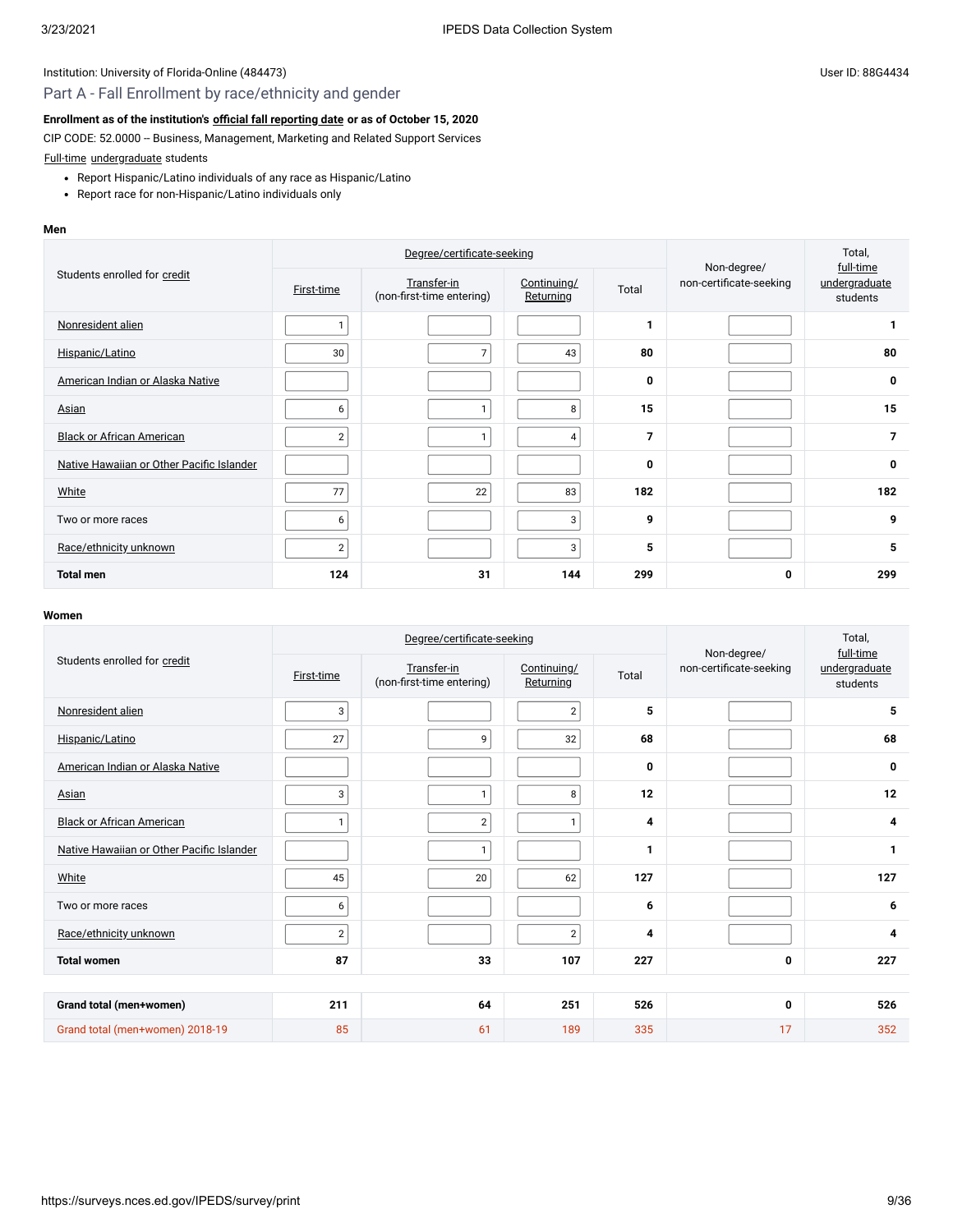# Part A - Fall Enrollment for Part-time Undergraduate Students

# **Enrollment as of the institution's [official fall reporting date](javascript:openglossary(431)) or as of October 15, 2020**

# [Part-time](javascript:openglossary(469)) [Undergraduate](javascript:openglossary(677)) Students

Reporting Reminders:

- Report Hispanic/Latino individuals of any race as Hispanic/Latino
- Report race for non-Hispanic/Latino individuals only
- Even though Teacher Preparation certificate programs may require a bachelor's degree for admission, they are considered subbaccalaureate undergraduate programs, and students in these programs are undergraduate students.

#### **Men**

|                                              |                | Degree/certificate-seeking                  | Non-degree/              | Total,                               |                             |                                        |
|----------------------------------------------|----------------|---------------------------------------------|--------------------------|--------------------------------------|-----------------------------|----------------------------------------|
| Enrolled for credit                          | First-time     | Transfer-in<br>(non-first-time<br>entering) | Continuing/<br>Returning | Total degree/certificate-<br>seeking | non-certificate-<br>seeking | part-time<br>undergraduate<br>students |
| Nonresident alien                            | $\overline{2}$ |                                             | 9                        | 11                                   |                             | 11                                     |
| Hispanic/Latino                              | 5              | 33                                          | 135                      | 173                                  | 39                          | 212                                    |
| American Indian or Alaska Native             |                |                                             | 3                        | 3                                    |                             | 3                                      |
| Asian                                        | $\mathbf{1}$   | 5                                           | 28                       | 34                                   | 29                          | 63                                     |
| <b>Black or African American</b>             |                | 4                                           | 35                       | 39                                   | $\overline{7}$              | 46                                     |
| Native Hawaiian or Other Pacific<br>Islander |                |                                             | $\sqrt{2}$               | $\overline{2}$                       |                             | $\overline{2}$                         |
| White                                        | 14             | 93                                          | 478                      | 585                                  | 87                          | 672                                    |
| Two or more races                            |                |                                             | 18                       | 18                                   | $\overline{2}$              | 20                                     |
| Race and ethnicity unknown                   |                | 3                                           | 47                       | 50                                   |                             | 50                                     |
| <b>Total men</b>                             | 22             | 138                                         | 755                      | 915                                  | 164                         | 1,079                                  |
| Total men prior year                         | 27             | 126                                         | 563                      | 716                                  | 240                         | 956                                    |

|                                              |              | Degree/certificate-seeking                  | Non-degree/              | Total.                               |                             |                                        |
|----------------------------------------------|--------------|---------------------------------------------|--------------------------|--------------------------------------|-----------------------------|----------------------------------------|
| Enrolled for credit                          | First-time   | Transfer-in<br>(non-first-time<br>entering) | Continuing/<br>Returning | Total degree/certificate-<br>seeking | non-certificate-<br>seeking | part-time<br>undergraduate<br>students |
| Nonresident alien                            |              | 3                                           | 8                        | 11                                   |                             | 11                                     |
| Hispanic/Latino                              | 6            | 42                                          | 160                      | 208                                  | 48                          | 256                                    |
| American Indian or Alaska Native             |              |                                             | $\overline{2}$           | $\overline{2}$                       | $\mathbf{1}$                | 3                                      |
| Asian                                        |              | 3                                           | 14                       | 17                                   | 33                          | 50                                     |
| <b>Black or African American</b>             | 1            | 11                                          | 52                       | 64                                   | 19                          | 83                                     |
| Native Hawaiian or Other Pacific<br>Islander |              |                                             | $\mathbf{1}$             | -1                                   | 1                           | $\mathbf{2}$                           |
| White                                        | 18           | 110                                         | 469                      | 597                                  | 146                         | 743                                    |
| Two or more races                            | 3            | 8                                           | 26                       | 37                                   |                             | 37                                     |
| Race and ethnicity unknown                   | $\mathbf{1}$ | 9                                           | 35                       | 45                                   |                             | 45                                     |
| <b>Total women</b>                           | 29           | 186                                         | 767                      | 982                                  | 248                         | 1,230                                  |
| Total women prior year                       | 46           | 144                                         | 675                      | 865                                  | 303                         | 1,168                                  |
|                                              |              |                                             |                          |                                      |                             |                                        |
| Grand total (men+women)                      | 51           | 324                                         | 1,522                    | 1,897                                | 412                         | 2,309                                  |
| Grand total (men+women) prior<br>year        | 73           | 270                                         | 1,238                    | 1,581                                | 543                         | 2,124                                  |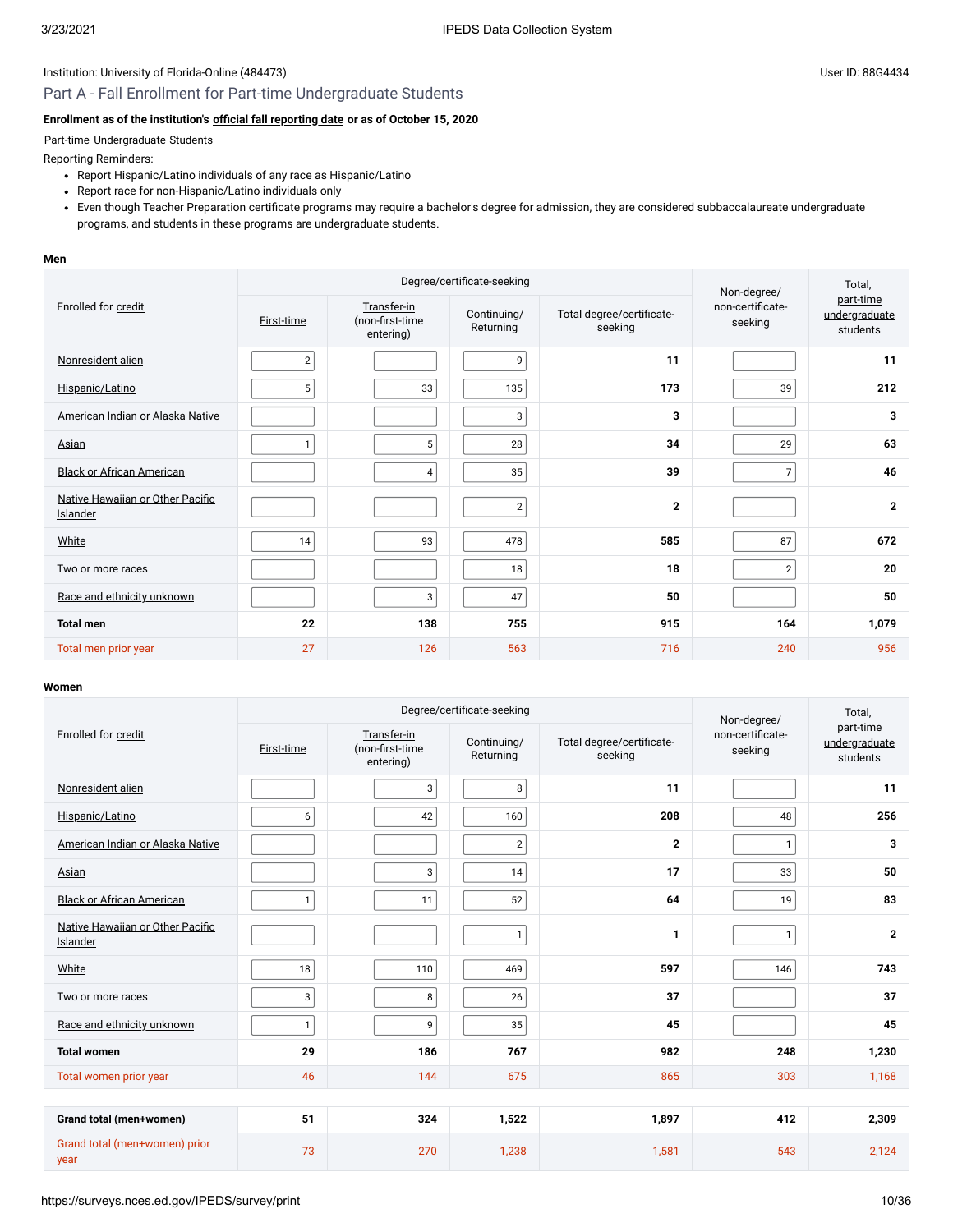# Part A - Fall Enrollment by race/ethnicity and gender

# **Enrollment as of the institution's [official fall reporting date](javascript:openglossary(431)) or as of October 15, 2020**

CIP CODE: 13.0000 -- Education

#### [Part-time](javascript:openglossary(469)) [undergraduate](javascript:openglossary(677)) students

- Report Hispanic/Latino individuals of any race as Hispanic/Latino
- Report race for non-Hispanic/Latino individuals only

#### **Men**

| Students enrolled for credit              |            | Degree/certificate-seeking               |                          | Non-degree/ | Total,<br>part-time     |                           |
|-------------------------------------------|------------|------------------------------------------|--------------------------|-------------|-------------------------|---------------------------|
|                                           | First-time | Transfer-in<br>(non-first-time entering) | Continuing/<br>Returning | Total       | non-certificate-seeking | undergraduate<br>students |
| Nonresident alien                         |            |                                          |                          | 0           |                         | 0                         |
| Hispanic/Latino                           |            |                                          |                          | 1           |                         | 1                         |
| American Indian or Alaska Native          |            |                                          |                          | 0           |                         | 0                         |
| Asian                                     |            |                                          |                          | 0           |                         | 0                         |
| <b>Black or African American</b>          |            |                                          | 5 <sup>1</sup>           | 5           |                         | 5                         |
| Native Hawaiian or Other Pacific Islander |            |                                          |                          | 0           |                         | 0                         |
| White                                     |            | $\overline{2}$                           | 3                        | 5           |                         | 5                         |
| Two or more races                         |            |                                          |                          | 0           |                         | 0                         |
| Race/ethnicity unknown                    |            |                                          |                          | 1           |                         | 1                         |
| <b>Total men</b>                          | 0          | $\mathbf{2}$                             | 10                       | 12          | 0                       | 12                        |

|                                           |            | Degree/certificate-seeking               | Non-degree/              | Total,<br>part-time |                         |                           |  |
|-------------------------------------------|------------|------------------------------------------|--------------------------|---------------------|-------------------------|---------------------------|--|
| Students enrolled for credit              | First-time | Transfer-in<br>(non-first-time entering) | Continuing/<br>Returning | Total               | non-certificate-seeking | undergraduate<br>students |  |
| Nonresident alien                         |            |                                          |                          | 0                   |                         | 0                         |  |
| Hispanic/Latino                           |            | 6                                        | $\overline{2}$           | 8                   |                         | 8                         |  |
| American Indian or Alaska Native          |            |                                          |                          | 0                   |                         | $\mathbf 0$               |  |
| Asian                                     |            |                                          |                          | 0                   |                         | 0                         |  |
| <b>Black or African American</b>          |            | $\overline{2}$                           | 3                        | 5                   |                         | 5                         |  |
| Native Hawaiian or Other Pacific Islander |            |                                          |                          | 0                   |                         | 0                         |  |
| White                                     |            | 10                                       | 15                       | 25                  |                         | 25                        |  |
| Two or more races                         |            | $\mathbf{1}$                             |                          | 1                   |                         | 1                         |  |
| Race/ethnicity unknown                    |            | $\mathbf{1}$                             |                          | 1                   |                         | $\mathbf{1}$              |  |
| <b>Total women</b>                        | 0          | 20                                       | 20                       | 40                  | 0                       | 40                        |  |
|                                           |            |                                          |                          |                     |                         |                           |  |
| Grand total (men+women)                   | 0          | 22                                       | 30                       | 52                  | 0                       | 52                        |  |
| Grand total (men+women) 2018-19           |            |                                          | 1                        | 1                   |                         | $\mathbf{1}$              |  |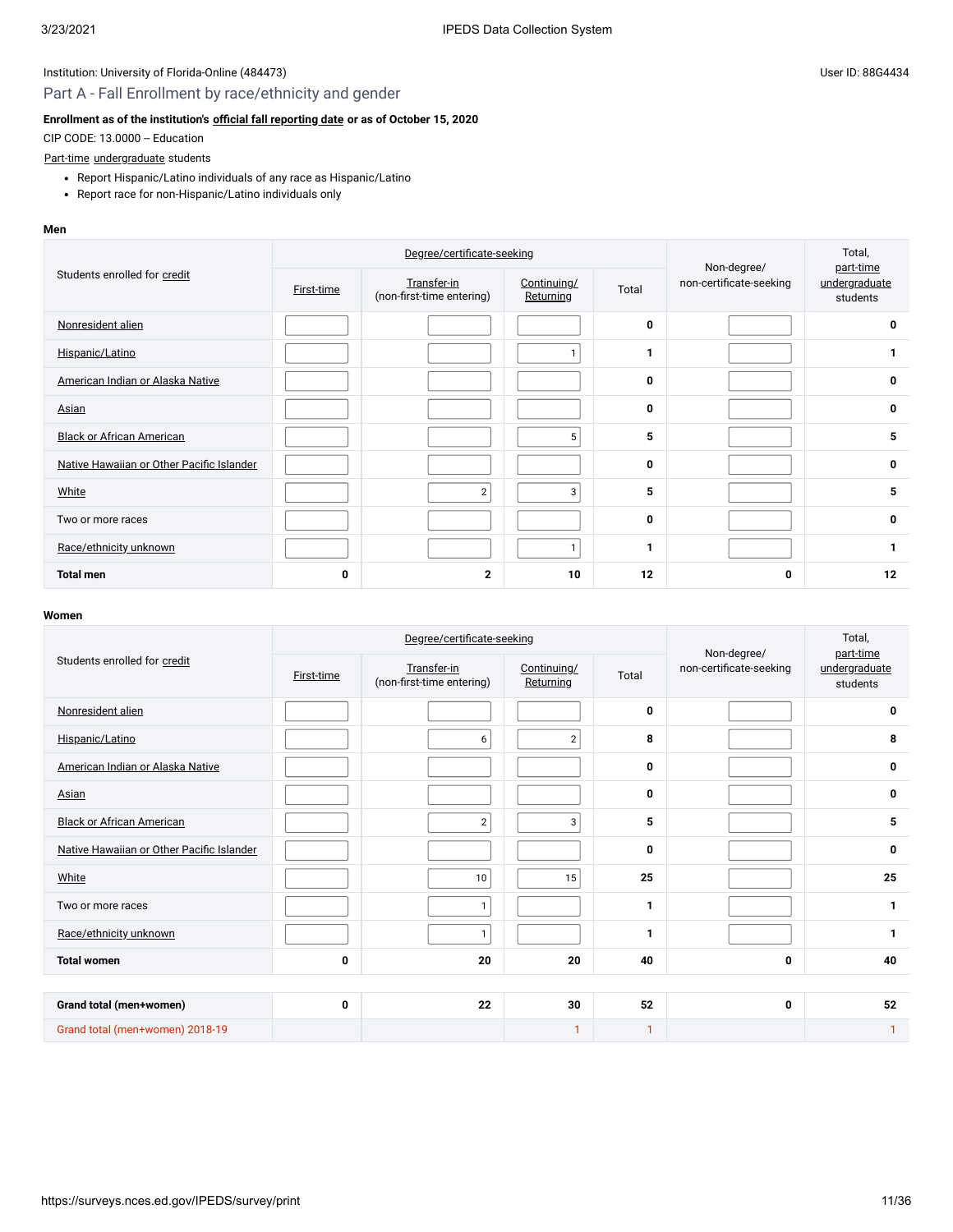# Part A - Fall Enrollment by race/ethnicity and gender

# **Enrollment as of the institution's [official fall reporting date](javascript:openglossary(431)) or as of October 15, 2020**

CIP CODE: 26.0000 -- Biological and Biomedical Sciences

#### [Part-time](javascript:openglossary(469)) [undergraduate](javascript:openglossary(677)) students

- Report Hispanic/Latino individuals of any race as Hispanic/Latino
- Report race for non-Hispanic/Latino individuals only

#### **Men**

| Students enrolled for credit              |                   | Degree/certificate-seeking               |                          | Non-degree/ | Total,<br>part-time     |                           |
|-------------------------------------------|-------------------|------------------------------------------|--------------------------|-------------|-------------------------|---------------------------|
|                                           | <b>First-time</b> | Transfer-in<br>(non-first-time entering) | Continuing/<br>Returning | Total       | non-certificate-seeking | undergraduate<br>students |
| Nonresident alien                         |                   |                                          |                          | 1           |                         |                           |
| Hispanic/Latino                           |                   |                                          | 3                        | 3           |                         | 3                         |
| American Indian or Alaska Native          |                   |                                          | 1                        | 1           |                         | 1                         |
| <b>Asian</b>                              |                   |                                          | 3                        | 4           |                         | 4                         |
| <b>Black or African American</b>          |                   |                                          |                          | 0           |                         | 0                         |
| Native Hawaiian or Other Pacific Islander |                   |                                          | 1                        | 1           |                         | 1                         |
| White                                     | 3                 | 5                                        | 25                       | 33          |                         | 33                        |
| Two or more races                         |                   |                                          | $\mathbf{1}$             | 1           |                         | $\mathbf 1$               |
| Race and ethnicity unknown                |                   | $\mathbf{1}$                             |                          | 1           |                         | $\mathbf 1$               |
| <b>Total men</b>                          | 4                 | 6                                        | 35                       | 45          | 0                       | 45                        |

|                                           |                   | Degree/certificate-seeking               | Non-degree/              | Total,<br>part-time |                         |                           |
|-------------------------------------------|-------------------|------------------------------------------|--------------------------|---------------------|-------------------------|---------------------------|
| Students enrolled for credit              | <b>First-time</b> | Transfer-in<br>(non-first-time entering) | Continuing/<br>Returning | Total               | non-certificate-seeking | undergraduate<br>students |
| Nonresident alien                         |                   | $\mathbf{1}$                             |                          | 1                   |                         | 1                         |
| Hispanic/Latino                           |                   | 3                                        | 14                       | 17                  |                         | 17                        |
| American Indian or Alaska Native          |                   |                                          |                          | 0                   |                         | 0                         |
| Asian                                     |                   |                                          | $\overline{2}$           | $\overline{2}$      |                         | $\mathbf{2}$              |
| <b>Black or African American</b>          | 1                 | $\mathbf{1}$                             | 10                       | 12                  |                         | 12                        |
| Native Hawaiian or Other Pacific Islander |                   |                                          |                          | 0                   |                         | 0                         |
| White                                     |                   | 6                                        | 48                       | 54                  |                         | 54                        |
| Two or more races                         | 2 <sup>1</sup>    |                                          | 4                        | 6                   |                         | 6                         |
| Race and ethnicity unknown                | 1                 | 3                                        |                          | $\overline{\bf{4}}$ |                         | 4                         |
| <b>Total women</b>                        | 4                 | 14                                       | 78                       | 96                  | 0                       | 96                        |
|                                           |                   |                                          |                          |                     |                         |                           |
| Grand total (men+women)                   | 8                 | 20                                       | 113                      | 141                 | 0                       | 141                       |
| Grand total (men+women) 2018-19           | 20                | 28                                       | 94                       | 142                 | 18                      | 160                       |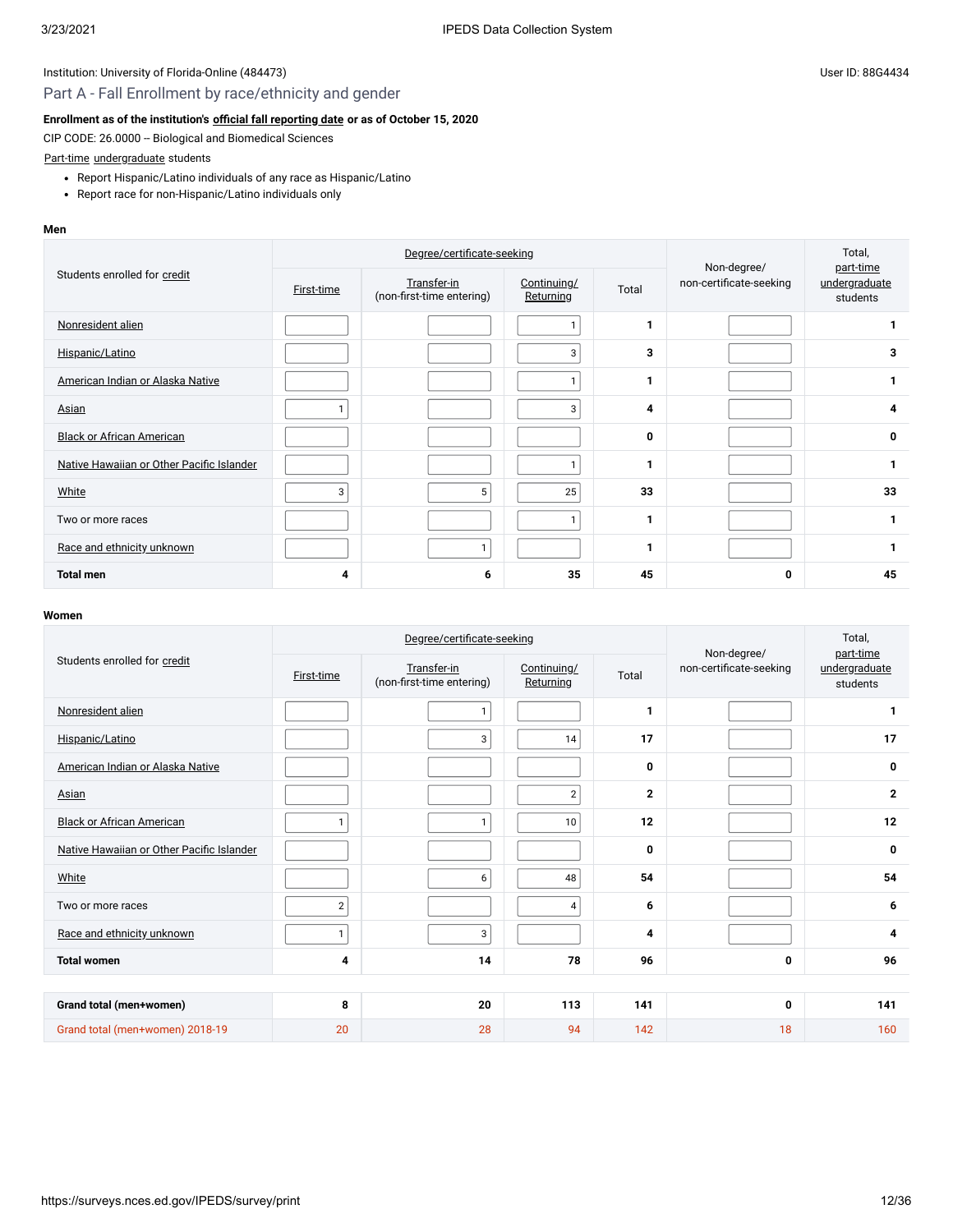# Part A - Fall Enrollment by race/ethnicity and gender

### **Enrollment as of the institution's [official fall reporting date](javascript:openglossary(431)) or as of October 15, 2020**

CIP CODE: 27.0000 -- Mathematics and Statistics

### [Part-time](javascript:openglossary(469)) [undergraduate](javascript:openglossary(677)) students

- Report Hispanic/Latino individuals of any race as Hispanic/Latino
- Report race for non-Hispanic/Latino individuals only

#### **Men**

|                                           |            | Degree/certificate-seeking               |                          | Non-degree/ | Total,<br>part-time     |                           |
|-------------------------------------------|------------|------------------------------------------|--------------------------|-------------|-------------------------|---------------------------|
| Students enrolled for credit              | First-time | Transfer-in<br>(non-first-time entering) | Continuing/<br>Returning | Total       | non-certificate-seeking | undergraduate<br>students |
| Nonresident alien                         |            |                                          |                          | 0           |                         | $\mathbf 0$               |
| Hispanic/Latino                           |            |                                          |                          | 1           |                         |                           |
| American Indian or Alaska Native          |            |                                          |                          | 0           |                         | 0                         |
| Asian                                     |            |                                          |                          | 0           |                         | 0                         |
| <b>Black or African American</b>          |            |                                          |                          | 0           |                         | 0                         |
| Native Hawaiian or Other Pacific Islander |            |                                          |                          | 0           |                         | 0                         |
| White                                     |            |                                          |                          | 0           |                         | 0                         |
| Two or more races                         |            |                                          |                          | 0           |                         | 0                         |
| Race/ethnicity unknown                    |            |                                          |                          | 0           |                         | 0                         |
| <b>Total men</b>                          | 1          | 0                                        | 0                        | 1           | 0                       |                           |

|                                           |                   | Degree/certificate-seeking               | Non-degree/              | Total,<br>part-time |                         |                           |
|-------------------------------------------|-------------------|------------------------------------------|--------------------------|---------------------|-------------------------|---------------------------|
| Students enrolled for credit              | <b>First-time</b> | Transfer-in<br>(non-first-time entering) | Continuing/<br>Returning | Total               | non-certificate-seeking | undergraduate<br>students |
| Nonresident alien                         |                   |                                          |                          | $\mathbf{0}$        |                         | 0                         |
| Hispanic/Latino                           |                   |                                          |                          | 0                   |                         | 0                         |
| American Indian or Alaska Native          |                   |                                          |                          | 0                   |                         | 0                         |
| Asian                                     |                   |                                          |                          | 0                   |                         | 0                         |
| <b>Black or African American</b>          |                   |                                          |                          | 0                   |                         | 0                         |
| Native Hawaiian or Other Pacific Islander |                   |                                          |                          | 0                   |                         | 0                         |
| White                                     |                   |                                          |                          | 0                   |                         | 0                         |
| Two or more races                         |                   |                                          |                          | 0                   |                         | 0                         |
| Race/ethnicity unknown                    |                   |                                          |                          | $\mathbf{0}$        |                         | 0                         |
| <b>Total women</b>                        | 0                 | 0                                        | 0                        | 0                   | 0                       | 0                         |
|                                           |                   |                                          |                          |                     |                         |                           |
| Grand total (men+women)                   | 1                 | 0                                        | 0                        | 1                   | 0                       | $\mathbf{1}$              |
| Grand total (men+women) 2018-19           | 1                 |                                          | 1                        | $\overline{2}$      |                         | $\overline{2}$            |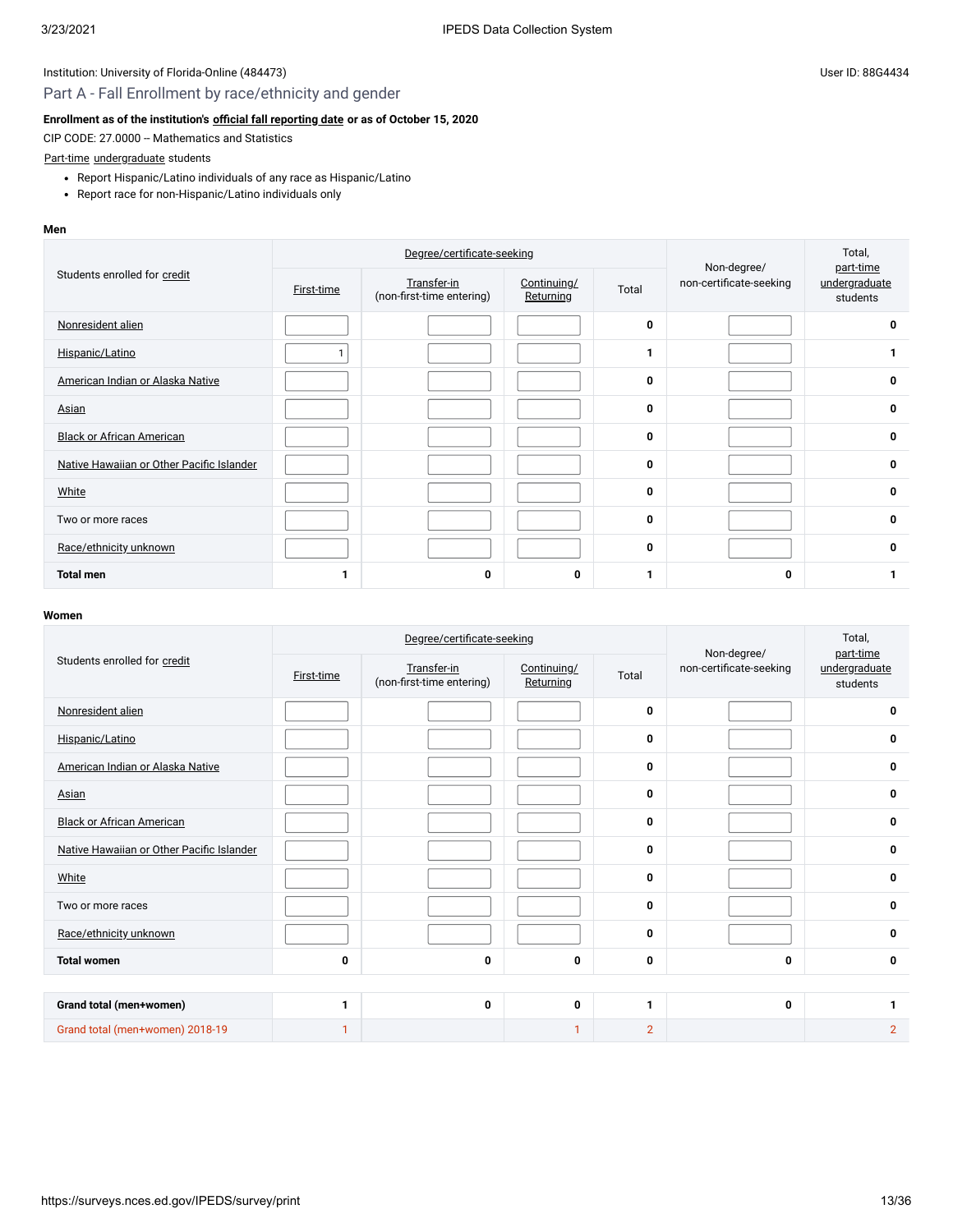# Part A - Fall Enrollment by race/ethnicity and gender

# **Enrollment as of the institution's [official fall reporting date](javascript:openglossary(431)) or as of October 15, 2020**

CIP CODE: 40.0000 -- Physical Sciences

#### [Part-time](javascript:openglossary(469)) [undergraduate](javascript:openglossary(677)) students

- Report Hispanic/Latino individuals of any race as Hispanic/Latino
- Report race for non-Hispanic/Latino individuals only

#### **Men**

| Students enrolled for credit              |                   | Degree/certificate-seeking               |                          | Non-degree/  | Total,<br>part-time     |                           |
|-------------------------------------------|-------------------|------------------------------------------|--------------------------|--------------|-------------------------|---------------------------|
|                                           | <b>First-time</b> | Transfer-in<br>(non-first-time entering) | Continuing/<br>Returning | Total        | non-certificate-seeking | undergraduate<br>students |
| Nonresident alien                         |                   |                                          |                          | 0            |                         | 0                         |
| Hispanic/Latino                           |                   | $\mathbf{1}$                             | 2 <sub>1</sub>           | 3            |                         | 3                         |
| American Indian or Alaska Native          |                   |                                          |                          | 0            |                         | 0                         |
| <b>Asian</b>                              |                   |                                          |                          | 0            |                         | 0                         |
| <b>Black or African American</b>          |                   |                                          |                          | 0            |                         | 0                         |
| Native Hawaiian or Other Pacific Islander |                   |                                          |                          | 0            |                         | 0                         |
| White                                     |                   | 3                                        | 22                       | 25           |                         | 25                        |
| Two or more races                         |                   |                                          |                          | 0            |                         | 0                         |
| Race and ethnicity unknown                |                   |                                          | $\overline{2}$           | $\mathbf{2}$ |                         | $\mathbf{2}$              |
| <b>Total men</b>                          | 0                 | 4                                        | 26                       | 30           | 0                       | 30                        |

|                                           |            | Degree/certificate-seeking               | Non-degree/              | Total,<br>part-time |                         |                           |  |
|-------------------------------------------|------------|------------------------------------------|--------------------------|---------------------|-------------------------|---------------------------|--|
| Students enrolled for credit              | First-time | Transfer-in<br>(non-first-time entering) | Continuing/<br>Returning | Total               | non-certificate-seeking | undergraduate<br>students |  |
| Nonresident alien                         |            |                                          |                          | 0                   |                         | 0                         |  |
| Hispanic/Latino                           |            |                                          | 3                        | 3                   |                         | 3                         |  |
| American Indian or Alaska Native          |            |                                          |                          | 0                   |                         | 0                         |  |
| Asian                                     |            |                                          |                          | 0                   |                         | 0                         |  |
| <b>Black or African American</b>          |            |                                          |                          | 0                   |                         | 0                         |  |
| Native Hawaiian or Other Pacific Islander |            |                                          |                          | 0                   |                         | 0                         |  |
| White                                     |            | $\overline{2}$                           | 13                       | 15                  |                         | 15                        |  |
| Two or more races                         |            |                                          | $\mathbf{1}$             | 1                   |                         | 1                         |  |
| Race and ethnicity unknown                |            |                                          | $\mathbf{1}$             | 1                   |                         | $\mathbf{1}$              |  |
| <b>Total women</b>                        | 0          | $\overline{2}$                           | 18                       | 20                  | 0                       | 20                        |  |
|                                           |            |                                          |                          |                     |                         |                           |  |
| Grand total (men+women)                   | 0          | 6                                        | 44                       | 50                  | 0                       | 50                        |  |
| Grand total (men+women) 2018-19           |            | 5                                        | 13                       | 18                  | 14                      | 32                        |  |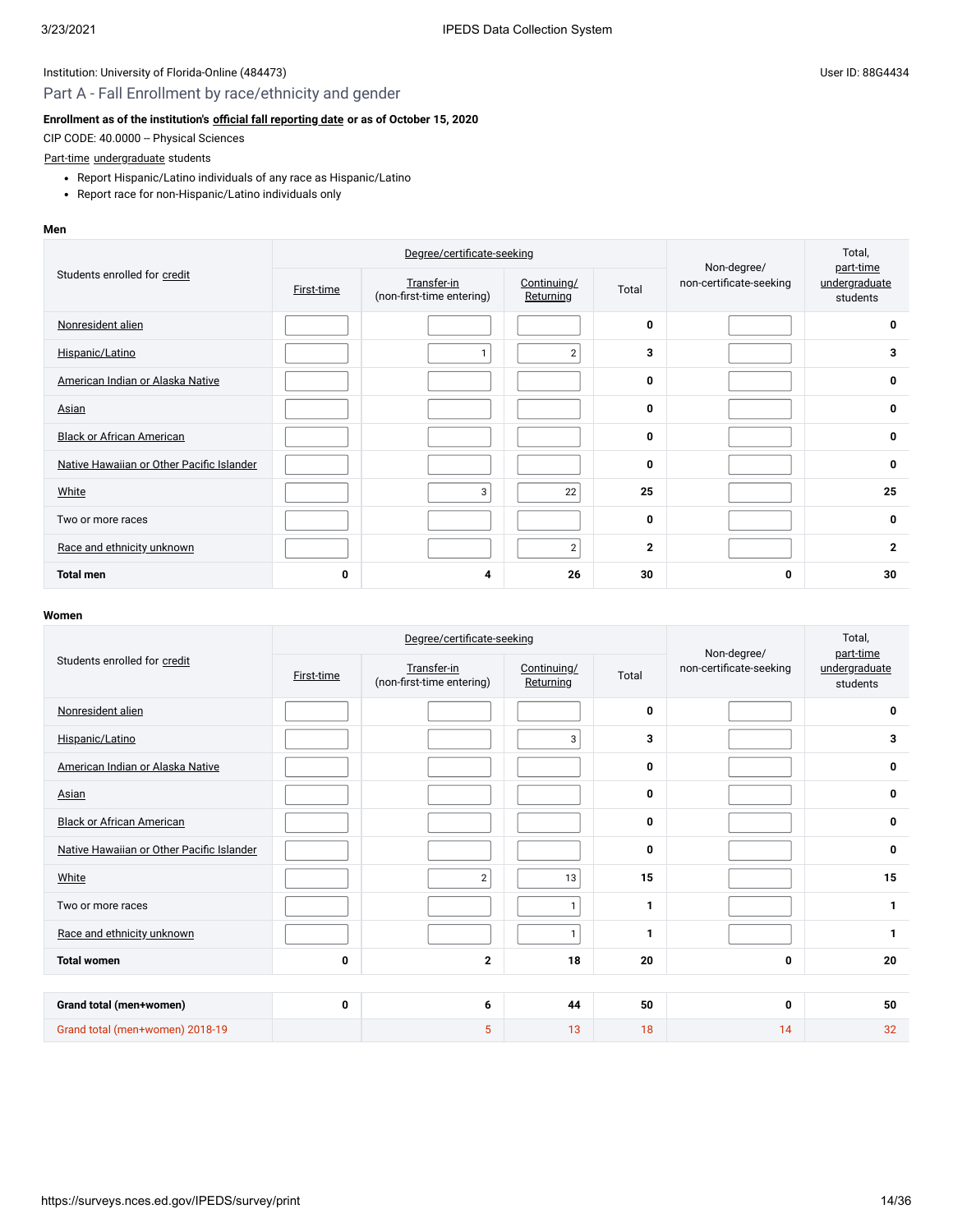# Part A - Fall Enrollment by race/ethnicity and gender

### **Enrollment as of the institution's [official fall reporting date](javascript:openglossary(431)) or as of October 15, 2020**

CIP CODE: 52.0000 -- Business, Management, Marketing and Related Support Services

[Part-time](javascript:openglossary(469)) [undergraduate](javascript:openglossary(677)) students

- Report Hispanic/Latino individuals of any race as Hispanic/Latino
- Report race for non-Hispanic/Latino individuals only

#### **Men**

|                                           |            | Degree/certificate-seeking               |                                 | Non-degree/ | Total,<br>part-time     |                           |
|-------------------------------------------|------------|------------------------------------------|---------------------------------|-------------|-------------------------|---------------------------|
| Students enrolled for credit              | First-time | Transfer-in<br>(non-first-time entering) | Continuing/<br><b>Returning</b> | Total       | non-certificate-seeking | undergraduate<br>students |
| Nonresident alien                         |            |                                          | 5                               | 5           |                         | 5                         |
| Hispanic/Latino                           | 3          | $\overline{7}$                           | 48                              | 58          |                         | 58                        |
| American Indian or Alaska Native          |            |                                          | 1                               | 1           |                         | 1                         |
| Asian                                     |            | $\overline{2}$                           | $\overline{4}$                  | 6           |                         | 6                         |
| <b>Black or African American</b>          |            |                                          | 10 <sup>°</sup>                 | 10          |                         | 10                        |
| Native Hawaiian or Other Pacific Islander |            |                                          | 1                               | 1           |                         | 1                         |
| White                                     | 4          | 21                                       | 139                             | 164         |                         | 164                       |
| Two or more races                         |            |                                          | $\overline{4}$                  | 4           |                         | 4                         |
| Race and ethnicity unknown                |            | 1                                        | 12                              | 13          |                         | 13                        |
| <b>Total men</b>                          | 7          | 31                                       | 224                             | 262         | 0                       | 262                       |

| Degree/certificate-seeking                |                   |                                          |                          |                | Non-degree/             | Total,<br>part-time       |  |
|-------------------------------------------|-------------------|------------------------------------------|--------------------------|----------------|-------------------------|---------------------------|--|
| Students enrolled for credit              | <b>First-time</b> | Transfer-in<br>(non-first-time entering) | Continuing/<br>Returning | Total          | non-certificate-seeking | undergraduate<br>students |  |
| Nonresident alien                         |                   | $\mathbf{1}$                             | $\mathbf{1}$             | $\mathbf{2}$   |                         | $\mathbf{2}$              |  |
| Hispanic/Latino                           | $2 \mid$          | 12                                       | 43                       | 57             |                         | 57                        |  |
| American Indian or Alaska Native          |                   |                                          |                          | 0              |                         | 0                         |  |
| Asian                                     |                   | 3                                        | 4                        | $\overline{7}$ |                         | $\overline{7}$            |  |
| <b>Black or African American</b>          |                   | 3                                        | 13                       | 16             |                         | 16                        |  |
| Native Hawaiian or Other Pacific Islander |                   |                                          |                          | 0              |                         | 0                         |  |
| White                                     | 8                 | 21                                       | 115                      | 144            |                         | 144                       |  |
| Two or more races                         |                   | $\sqrt{2}$                               | $\sqrt{2}$               | 4              |                         | 4                         |  |
| Race and ethnicity unknown                |                   | $\mathbf{1}$                             | 14                       | 15             |                         | 15                        |  |
| <b>Total women</b>                        | 10                | 43                                       | 192                      | 245            | $\mathbf 0$             | 245                       |  |
|                                           |                   |                                          |                          |                |                         |                           |  |
| Grand total (men+women)                   | 17                | 74                                       | 416                      | 507            | 0                       | 507                       |  |
| Grand total (men+women) 2018-19           | 4                 | 57                                       | 385                      | 446            | 24                      | 470                       |  |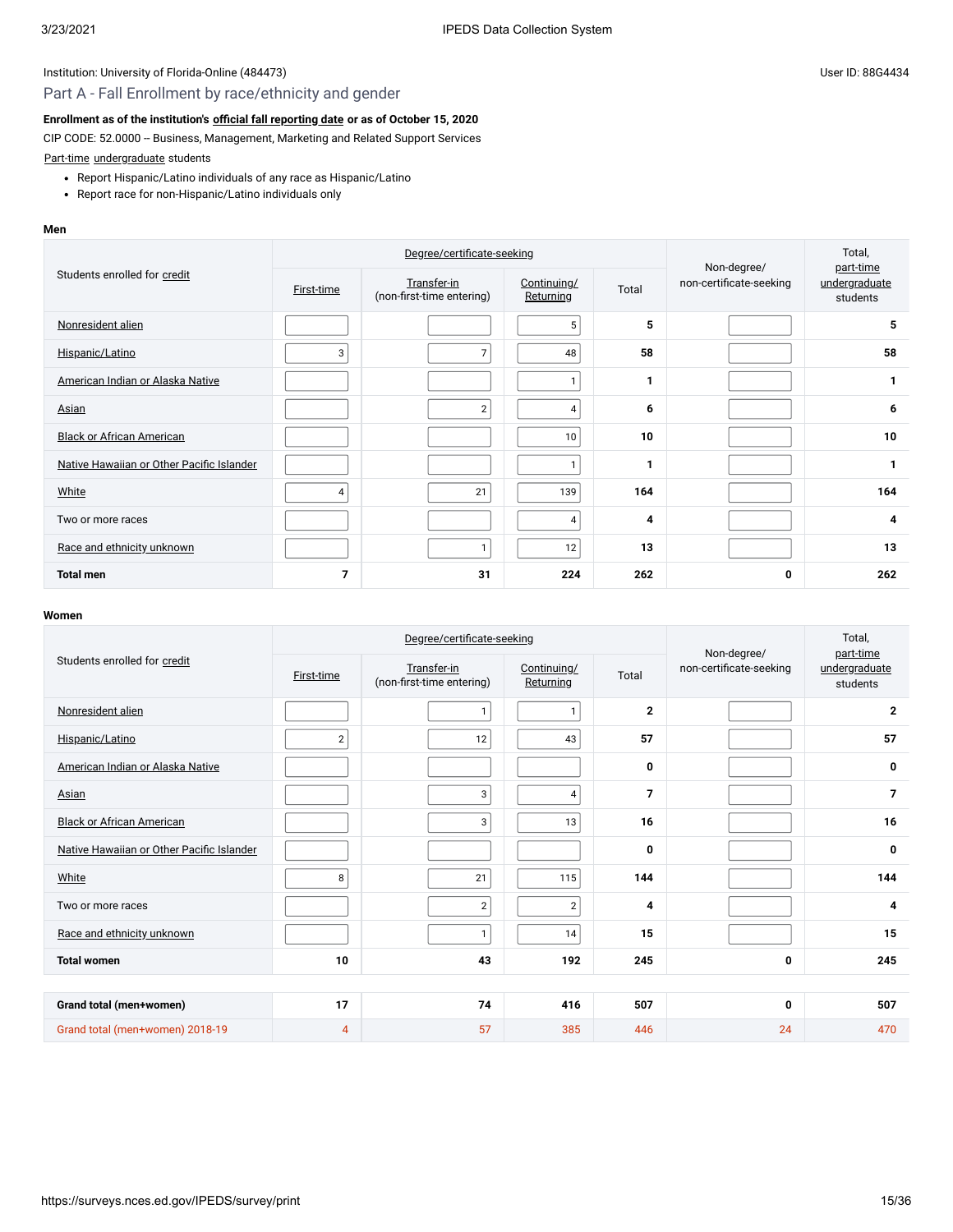# Part A - Fall Enrollment by Distance Education Status

# **Enrollment as of the institution's [official fall reporting date](javascript:openglossary(431)) or as of October 15, 2020**

|                                                                    | Undergraduate Students     |                                    |  |
|--------------------------------------------------------------------|----------------------------|------------------------------------|--|
|                                                                    | Degree/certificate-seeking | Non-degree/non-certificate-seeking |  |
| <b>C</b> Enrolled <i>exclusively</i> in distance education courses | 3,994                      | 413                                |  |
| Enrolled in at least one but not all distance education courses    |                            |                                    |  |
| Not enrolled in any distance education courses                     | 0                          | 0                                  |  |
|                                                                    |                            |                                    |  |
| Total (from prior part A screens)                                  | 3,994                      | 413                                |  |

You may use the box below to provide additional context for the data you have reported above. Context notes will be posted on the College Navigator website. Therefore, you should write all context notes using proper grammar (e.g., complete sentences with punctuation) and common language that can be easily understood by students and parents (e.g., spell out acronyms).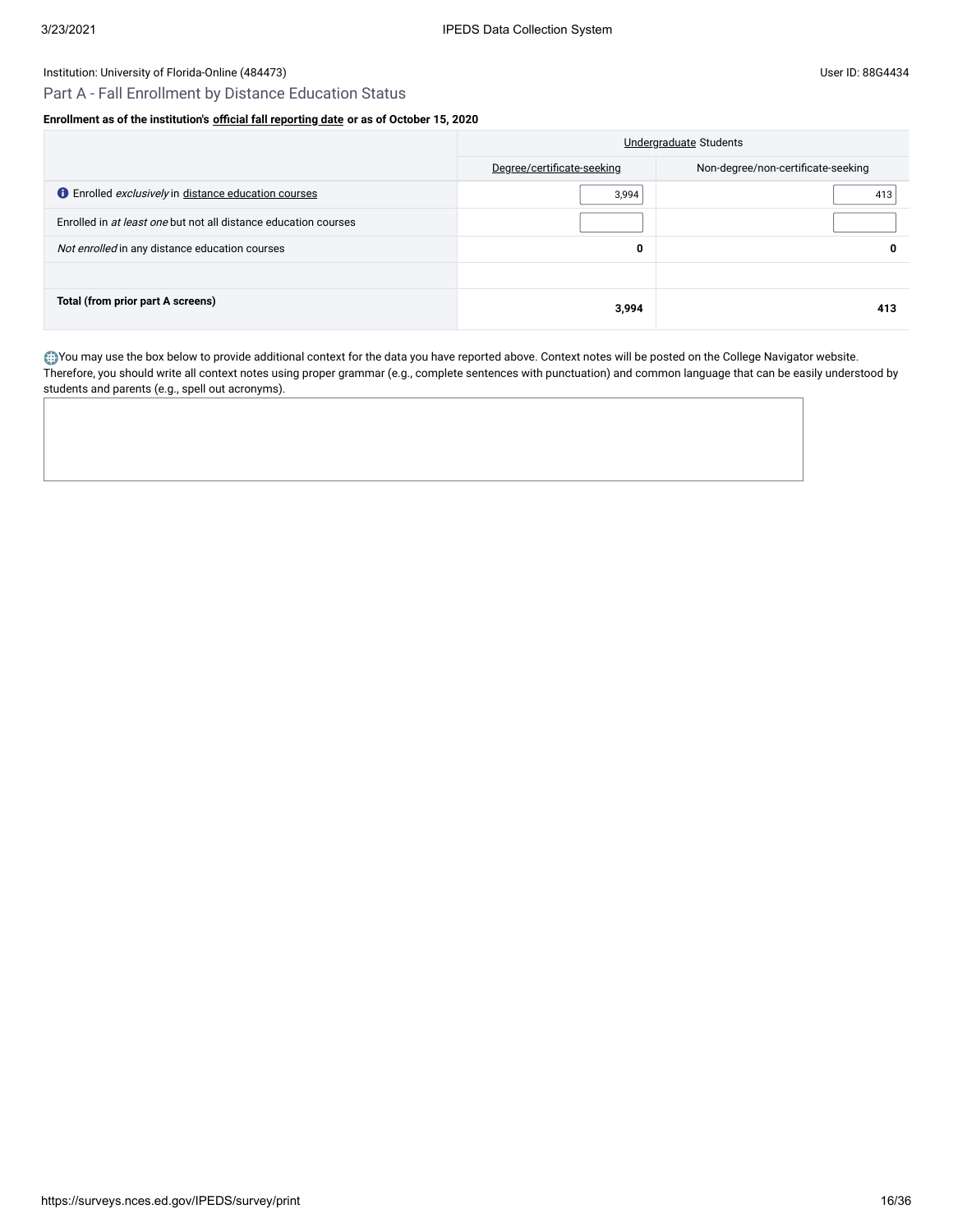# Part A - Fall Enrollment by Distance Education Status

# **Of those students exclusively enrolled in distance education courses, report the number that are:**

|                                                                                |           | Undergraduate Students     |                                    |  |
|--------------------------------------------------------------------------------|-----------|----------------------------|------------------------------------|--|
|                                                                                |           | Degree/certificate-seeking | Non-degree/non-certificate-seeking |  |
| Located in                                                                     | <b>FL</b> | 3,403                      | 361                                |  |
| Located in the U.S. but not in                                                 | <b>FL</b> | 440                        |                                    |  |
| Located in the U.S. but state/jurisdiction unknown                             |           | 27                         | 49                                 |  |
| Located outside the U.S.                                                       |           | 124                        |                                    |  |
| Location unknown/unreported                                                    |           | 0                          | 0                                  |  |
| Total students exclusively enrolled in distance education (from section above) |           | 3,994                      | 413                                |  |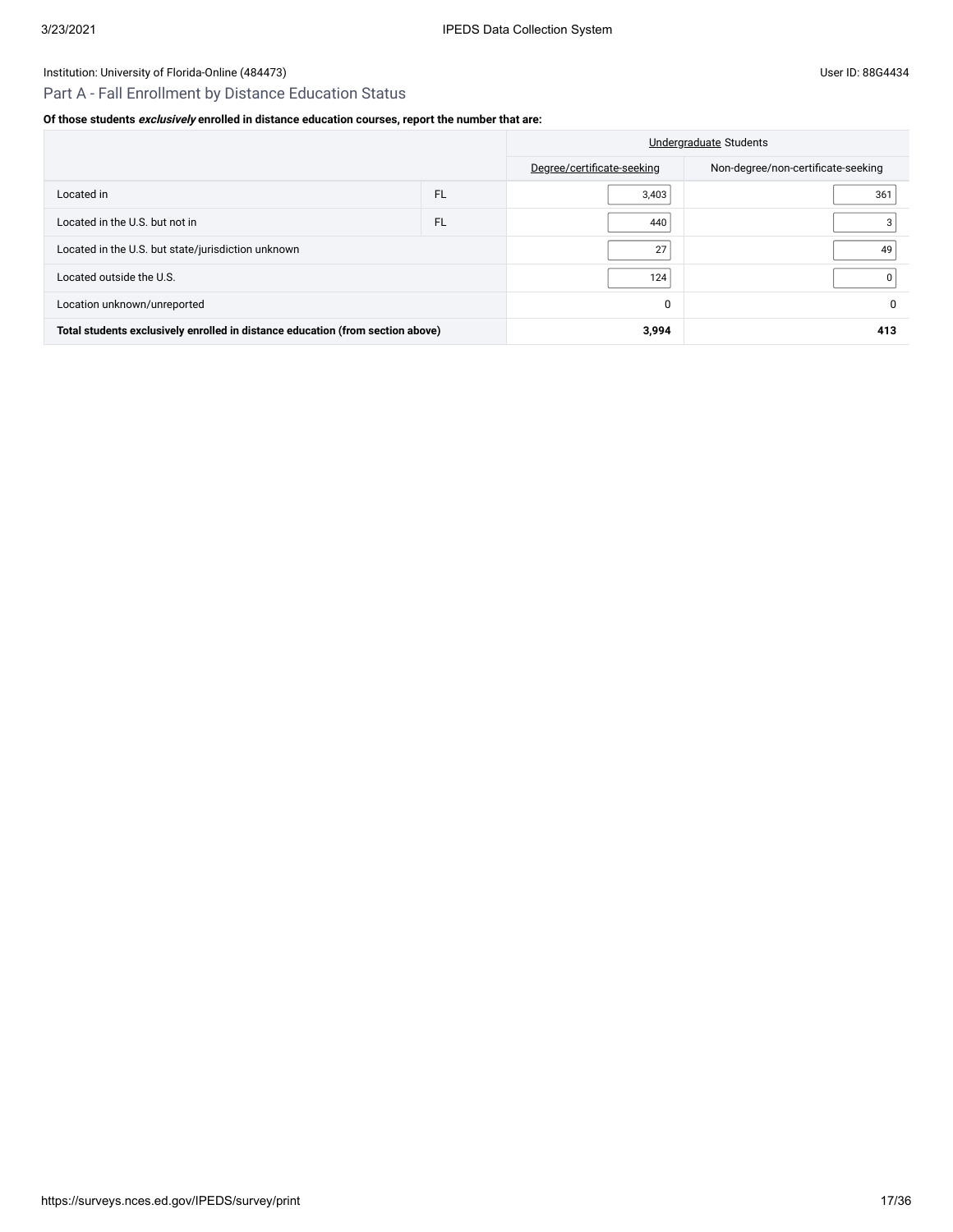# Part A - Fall Enrollment Summary

# **Fall Enrollment Summary**

### **Men**

| Students enrolled for credit              | Total full-time<br>students | Total part-time<br>students | Grand total,<br>all students |
|-------------------------------------------|-----------------------------|-----------------------------|------------------------------|
| Nonresident alien                         | 7                           | 11                          | 18                           |
| Hispanic/Latino                           | 239                         | 212                         | 451                          |
| American Indian or Alaska Native          | 0                           | 3                           | 3                            |
| Asian                                     | 35                          | 63                          | 98                           |
| <b>Black or African American</b>          | 28                          | 46                          | 74                           |
| Native Hawaiian or Other Pacific Islander | 0                           | $\overline{2}$              | $\mathbf{2}$                 |
| White                                     | 530                         | 672                         | 1,202                        |
| Two or more races                         | 36                          | 20                          | 56                           |
| Race and ethnicity unknown                | 20                          | 50                          | 70                           |
| <b>Total men</b>                          | 895                         | 1,079                       | 1,974                        |

| Students enrolled for credit              | Total full-time<br>students | Total part-time<br>students | Grand total,<br>all students |
|-------------------------------------------|-----------------------------|-----------------------------|------------------------------|
| Nonresident alien                         | 8                           | 11                          | 19                           |
| Hispanic/Latino                           | 305                         | 256                         | 561                          |
| American Indian or Alaska Native          | 0                           | 3                           | 3                            |
| Asian                                     | 53                          | 50                          | 103                          |
| <b>Black or African American</b>          | 58                          | 83                          | 141                          |
| Native Hawaiian or Other Pacific Islander | 1                           | $\overline{2}$              | 3                            |
| White                                     | 698                         | 743                         | 1,441                        |
| Two or more races                         | 60                          | 37                          | 97                           |
| Race and ethnicity unknown                | 20                          | 45                          | 65                           |
| <b>Total women</b>                        | 1,203                       | 1,230                       | 2,433                        |
|                                           |                             |                             |                              |
| <b>Grand Total (men+women)</b>            | 2,098                       | 2,309                       | 4,407                        |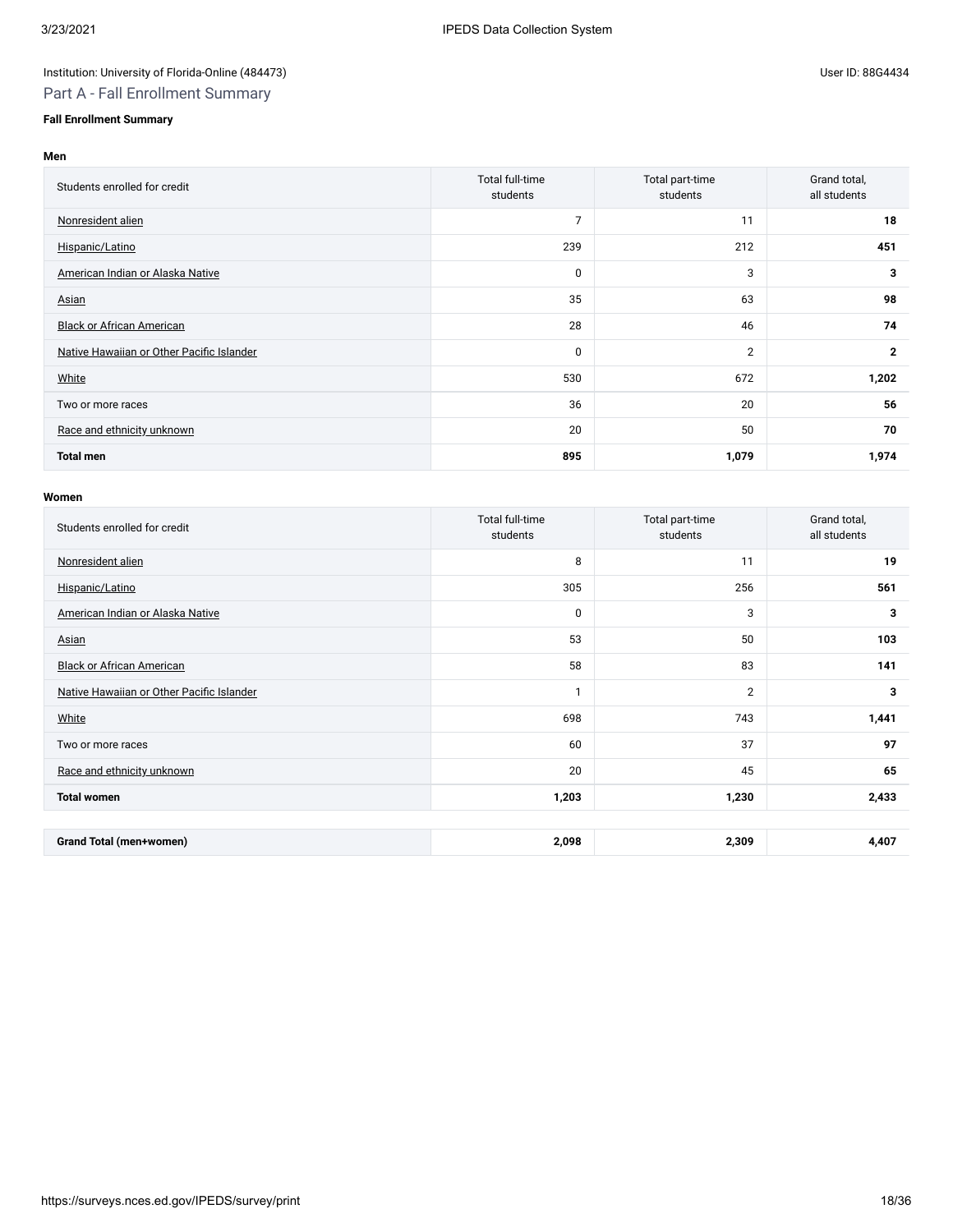#### **Fall Enrollment Totals**

CIP CODE: 13.0000 -- Education

# **Men**

| Students enrolled for credit              | Total full-time<br>students | Total part-time<br>students | Grand total,<br>all students |
|-------------------------------------------|-----------------------------|-----------------------------|------------------------------|
| Nonresident alien                         | 0                           | $\mathbf 0$                 | 0                            |
| Hispanic/Latino                           | $\overline{2}$              | и                           | 3                            |
| American Indian or Alaska Native          | 0                           | 0                           | 0                            |
| Asian                                     | 0                           | $\mathbf 0$                 | 0                            |
| <b>Black or African American</b>          | и                           | 5                           | 6                            |
| Native Hawaiian or Other Pacific Islander | 0                           | 0                           | 0                            |
| White                                     | 6                           | 5                           | 11                           |
| Two or more races                         | 0                           | 0                           | 0                            |
| Race and ethnicity unknown                | 0                           | м                           |                              |
| <b>Total men</b>                          | 9                           | 12                          | 21                           |

| Students enrolled for credit              | Total full-time<br>students | Total part-time<br>students | Grand total,<br>all students |
|-------------------------------------------|-----------------------------|-----------------------------|------------------------------|
| Nonresident alien                         | $\pmb{0}$                   | $\mathbf 0$                 | 0                            |
| Hispanic/Latino                           | 11                          | 8                           | 19                           |
| American Indian or Alaska Native          | 0                           | $\mathbf 0$                 | 0                            |
| Asian                                     | $\mathbf{1}$                | $\mathbf 0$                 | 1                            |
| <b>Black or African American</b>          | $\overline{2}$              | 5                           | 7                            |
| Native Hawaiian or Other Pacific Islander | 0                           | $\mathbf 0$                 | 0                            |
| White                                     | 29                          | 25                          | 54                           |
| Two or more races                         | 3                           | $\mathbf{I}$                | 4                            |
| Race and ethnicity unknown                | 0                           | $\mathbf{1}$                | 1                            |
| <b>Total women</b>                        | 46                          | 40                          | 86                           |
|                                           |                             |                             |                              |
| <b>Grand Total (men+women)</b>            | 55                          | 52                          | 107                          |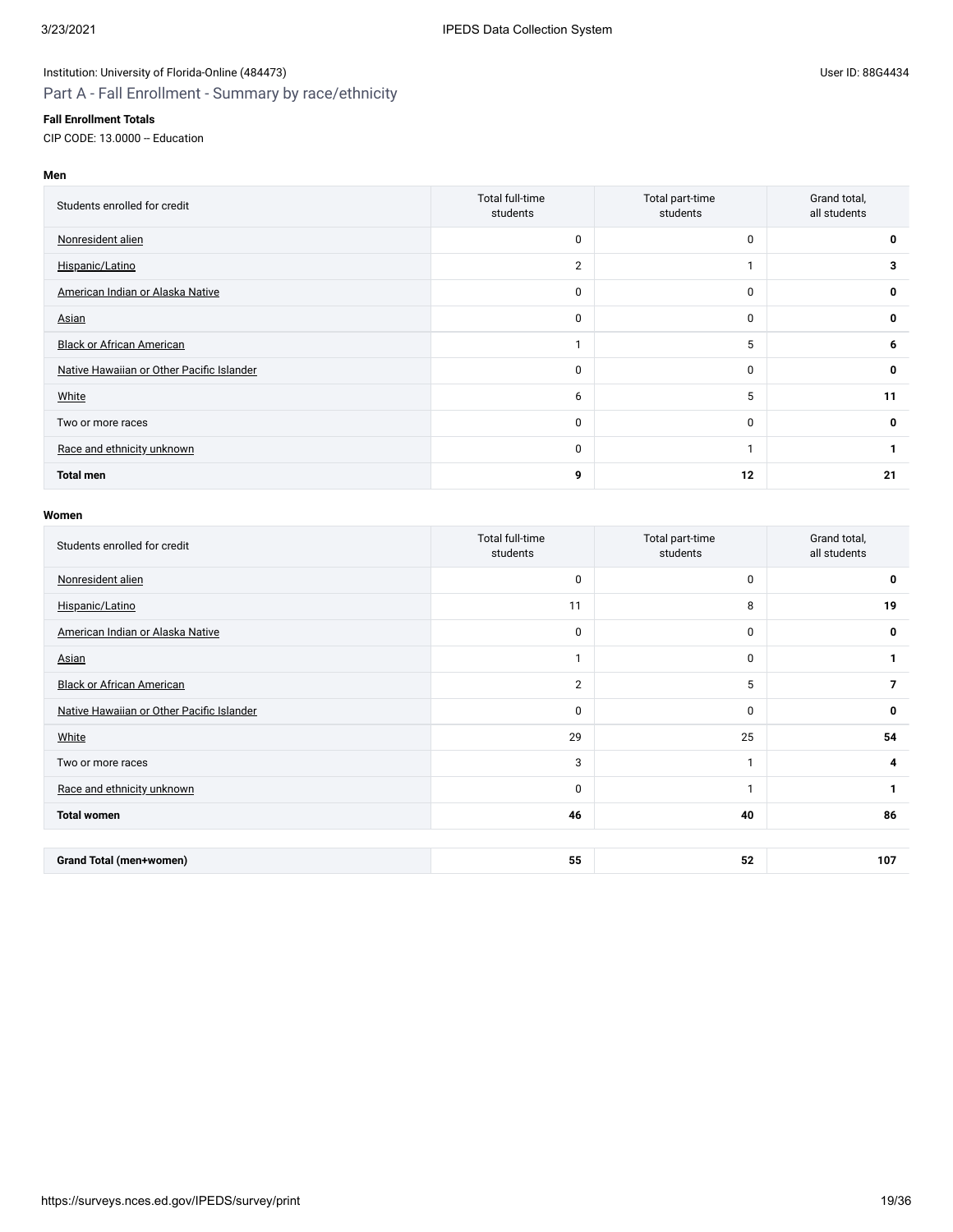#### **Fall Enrollment Totals**

CIP CODE: 26.0000 -- Biological and Biomedical Sciences

| Students enrolled for credit              | Total full-time<br>students | Total part-time<br>students | Grand total,<br>all students |
|-------------------------------------------|-----------------------------|-----------------------------|------------------------------|
| Nonresident alien                         | 0                           |                             |                              |
| Hispanic/Latino                           | 8                           | 3                           | 11                           |
| American Indian or Alaska Native          | 0                           |                             |                              |
| Asian                                     |                             | 4                           | 5                            |
| <b>Black or African American</b>          | 0                           | $\mathbf{0}$                | 0                            |
| Native Hawaiian or Other Pacific Islander | 0                           |                             |                              |
| White                                     | 12                          | 33                          | 45                           |
| Two or more races                         | 1                           |                             | $\mathbf{2}$                 |
| Race and ethnicity unknown                | 3                           |                             | 4                            |
| <b>Total men</b>                          | 25                          | 45                          | 70                           |

| Students enrolled for credit              | Total full-time<br>students | Total part-time<br>students | Grand total,<br>all students |
|-------------------------------------------|-----------------------------|-----------------------------|------------------------------|
| Nonresident alien                         | 0                           | 1                           |                              |
| Hispanic/Latino                           | 15                          | 17                          | 32                           |
| American Indian or Alaska Native          | 0                           | 0                           | 0                            |
| Asian                                     | $\mathbf{1}$                | $\overline{2}$              | 3                            |
| <b>Black or African American</b>          | 6                           | 12                          | 18                           |
| Native Hawaiian or Other Pacific Islander | 0                           | 0                           | 0                            |
| White                                     | 30                          | 54                          | 84                           |
| Two or more races                         | 6                           | 6                           | 12                           |
| Race and ethnicity unknown                | 0                           | $\overline{4}$              | 4                            |
| <b>Total women</b>                        | 58                          | 96                          | 154                          |
|                                           |                             |                             |                              |
| <b>Grand Total (men+women)</b>            | 83                          | 141                         | 224                          |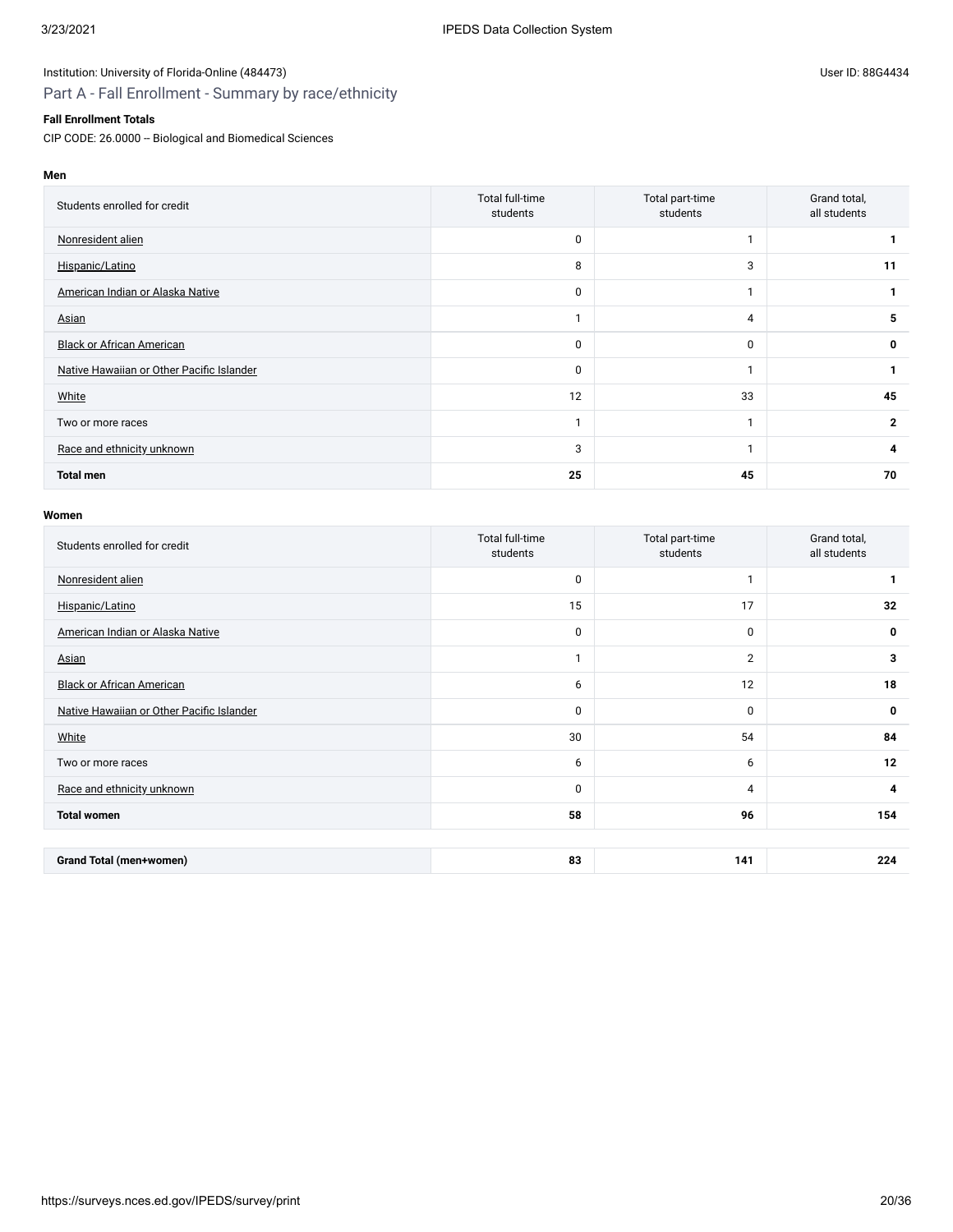#### **Fall Enrollment Totals**

CIP CODE: 27.0000 -- Mathematics and Statistics

**Men**

| Students enrolled for credit              | Total full-time<br>students | Total part-time<br>students | Grand total,<br>all students |
|-------------------------------------------|-----------------------------|-----------------------------|------------------------------|
| Nonresident alien                         | 0                           | $\mathbf{0}$                |                              |
| Hispanic/Latino                           | 4                           |                             | 5                            |
| American Indian or Alaska Native          | 0                           | $\mathbf 0$                 | 0                            |
| Asian                                     |                             | $\mathbf{0}$                |                              |
| <b>Black or African American</b>          | $\overline{2}$              | $\mathbf 0$                 | $\mathbf{2}$                 |
| Native Hawaiian or Other Pacific Islander | 0                           | $\mathbf 0$                 | 0                            |
| White                                     | $\overline{7}$              | $\mathbf{0}$                | 7                            |
| Two or more races                         | $\mathbf 0$                 | $\mathbf 0$                 | 0                            |
| Race and ethnicity unknown                | 0                           | $\mathbf 0$                 | 0                            |
| <b>Total men</b>                          | 14                          |                             | 15                           |

| Students enrolled for credit              | Total full-time<br>students | Total part-time<br>students | Grand total,<br>all students |
|-------------------------------------------|-----------------------------|-----------------------------|------------------------------|
| Nonresident alien                         | 1                           | 0                           |                              |
| Hispanic/Latino                           | $\mathbf 0$                 | 0                           | 0                            |
| American Indian or Alaska Native          | 0                           | 0                           | 0                            |
| Asian                                     | $\mathbf{2}$                | 0                           | $\mathbf{2}$                 |
| <b>Black or African American</b>          | 0                           | 0                           | 0                            |
| Native Hawaiian or Other Pacific Islander | 0                           | 0                           | 0                            |
| White                                     | 5                           | 0                           | 5                            |
| Two or more races                         | $\mathbf{I}$                | 0                           |                              |
| Race and ethnicity unknown                | 0                           | 0                           | 0                            |
| <b>Total women</b>                        | 9                           | 0                           | 9                            |
|                                           |                             |                             |                              |
| <b>Grand Total (men+women)</b>            | 23                          | 1                           | 24                           |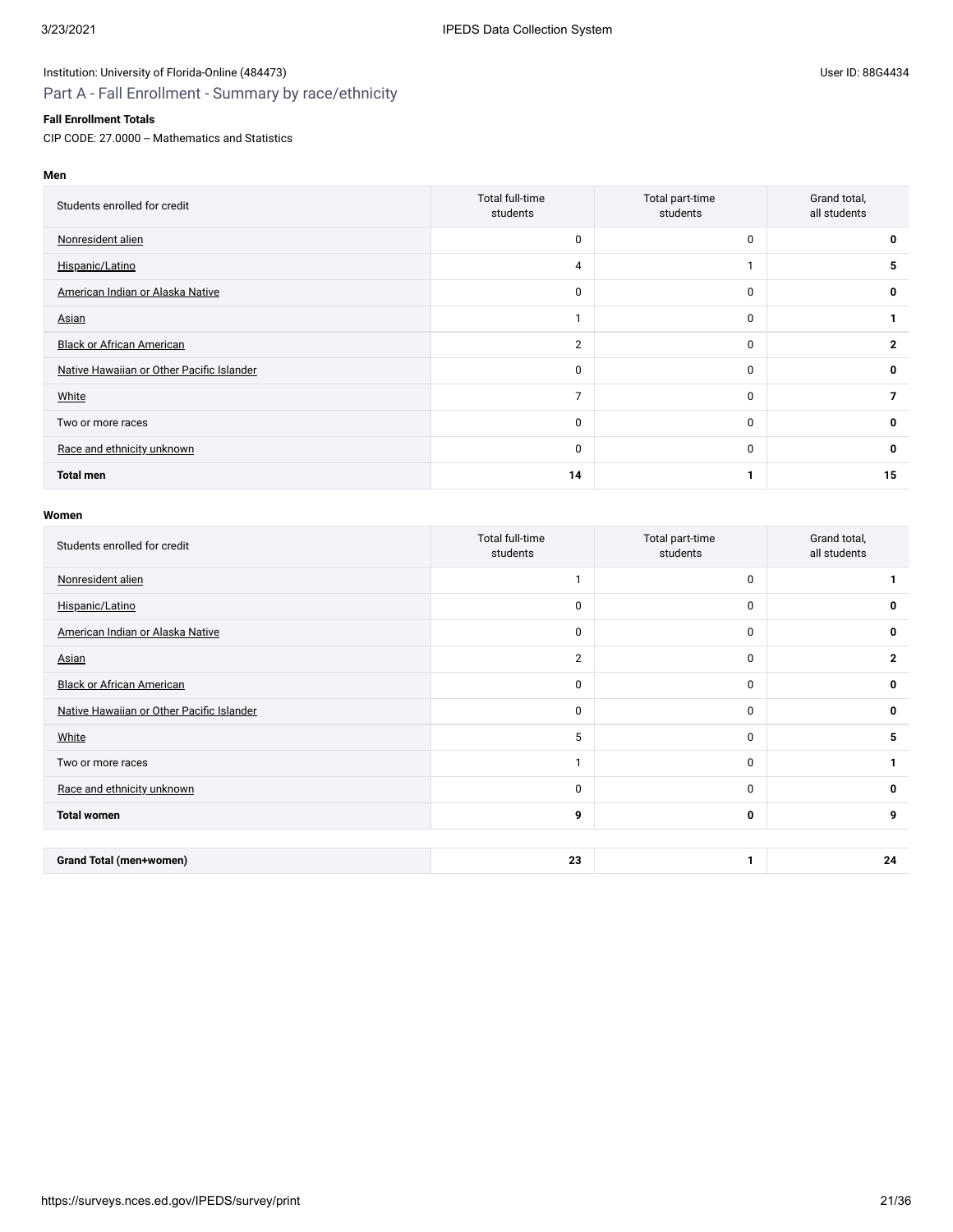#### **Fall Enrollment Totals**

CIP CODE: 40.0000 -- Physical Sciences

# **Men**

| Students enrolled for credit              | Total full-time<br>students | Total part-time<br>students | Grand total,<br>all students |
|-------------------------------------------|-----------------------------|-----------------------------|------------------------------|
| Nonresident alien                         |                             | $\mathbf 0$                 |                              |
| Hispanic/Latino                           | 0                           | 3                           | 3                            |
| American Indian or Alaska Native          | 0                           | $\mathbf 0$                 | 0                            |
| Asian                                     | 0                           | $\mathbf 0$                 | 0                            |
| <b>Black or African American</b>          | 0                           | $\mathbf 0$                 | 0                            |
| Native Hawaiian or Other Pacific Islander | 0                           | $\mathbf 0$                 | $\mathbf{0}$                 |
| White                                     | 5                           | 25                          | 30                           |
| Two or more races                         |                             | 0                           |                              |
| Race and ethnicity unknown                | 0                           | $\overline{2}$              | $\overline{2}$               |
| <b>Total men</b>                          | $\overline{7}$              | 30                          | 37                           |

| Students enrolled for credit              | Total full-time<br>students | Total part-time<br>students | Grand total,<br>all students |
|-------------------------------------------|-----------------------------|-----------------------------|------------------------------|
| Nonresident alien                         | 0                           | $\mathbf 0$                 | 0                            |
| Hispanic/Latino                           | 3                           | 3                           | 6                            |
| American Indian or Alaska Native          | 0                           | $\mathbf 0$                 | 0                            |
| Asian                                     | 0                           | $\mathbf 0$                 | 0                            |
| <b>Black or African American</b>          | 0                           | $\mathbf 0$                 | 0                            |
| Native Hawaiian or Other Pacific Islander | 0                           | $\mathbf 0$                 | 0                            |
| White                                     | 5                           | 15                          | 20                           |
| Two or more races                         | $\mathbf{1}$                | $\mathbf{I}$                | $\mathbf{2}$                 |
| Race and ethnicity unknown                | $\mathbf{1}$                | 1                           | $\mathbf{2}$                 |
| <b>Total women</b>                        | 10                          | 20                          | 30                           |
|                                           |                             |                             |                              |
| <b>Grand Total (men+women)</b>            | 17                          | 50                          | 67                           |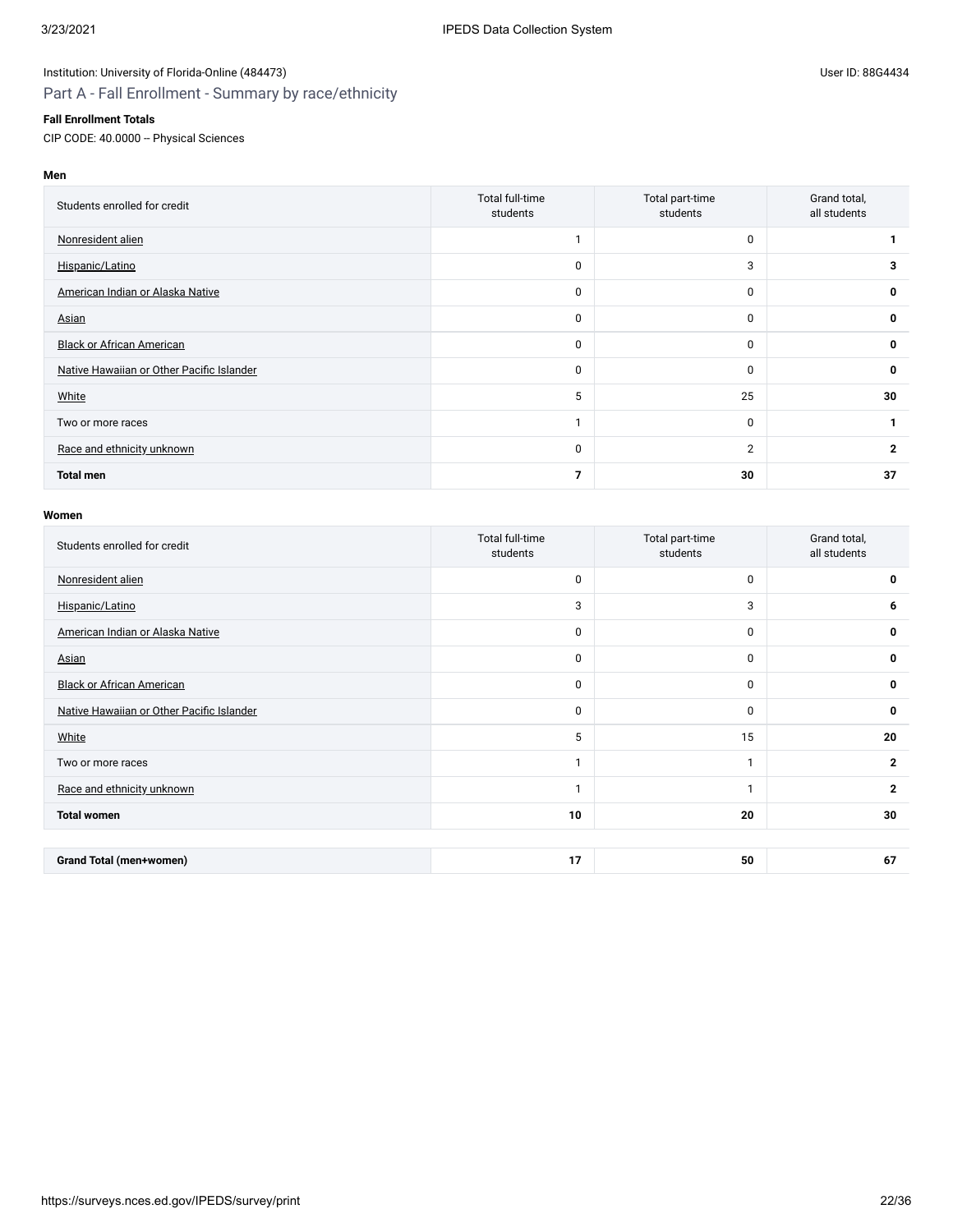# Part A - Fall Enrollment - Summary by race/ethnicity

### **Fall Enrollment Totals**

CIP CODE: 52.0000 -- Business, Management, Marketing and Related Support Services

| Students enrolled for credit              | Total full-time<br>students | Total part-time<br>students | Grand total,<br>all students |
|-------------------------------------------|-----------------------------|-----------------------------|------------------------------|
| Nonresident alien                         | -1                          | 5                           | 6                            |
| Hispanic/Latino                           | 80                          | 58                          | 138                          |
| American Indian or Alaska Native          | 0                           |                             |                              |
| Asian                                     | 15                          | 6                           | 21                           |
| <b>Black or African American</b>          | $\overline{7}$              | 10                          | 17                           |
| Native Hawaiian or Other Pacific Islander | $\mathbf 0$                 |                             |                              |
| White                                     | 182                         | 164                         | 346                          |
| Two or more races                         | 9                           | $\overline{4}$              | 13                           |
| Race and ethnicity unknown                | 5                           | 13                          | 18                           |
| <b>Total men</b>                          | 299                         | 262                         | 561                          |

| Students enrolled for credit              | Total full-time<br>students | Total part-time<br>students | Grand total,<br>all students |
|-------------------------------------------|-----------------------------|-----------------------------|------------------------------|
| Nonresident alien                         | 5                           | $\overline{2}$              | 7                            |
| Hispanic/Latino                           | 68                          | 57                          | 125                          |
| American Indian or Alaska Native          | 0                           | 0                           | 0                            |
| Asian                                     | 12                          | $\overline{7}$              | 19                           |
| <b>Black or African American</b>          | 4                           | 16                          | 20                           |
| Native Hawaiian or Other Pacific Islander | $\mathbf{1}$                | 0                           | 1                            |
| White                                     | 127                         | 144                         | 271                          |
| Two or more races                         | 6                           | $\overline{4}$              | 10                           |
| Race and ethnicity unknown                | 4                           | 15                          | 19                           |
| <b>Total women</b>                        | 227                         | 245                         | 472                          |
|                                           |                             |                             |                              |
| <b>Grand Total (men+women)</b>            | 526                         | 507                         | 1,033                        |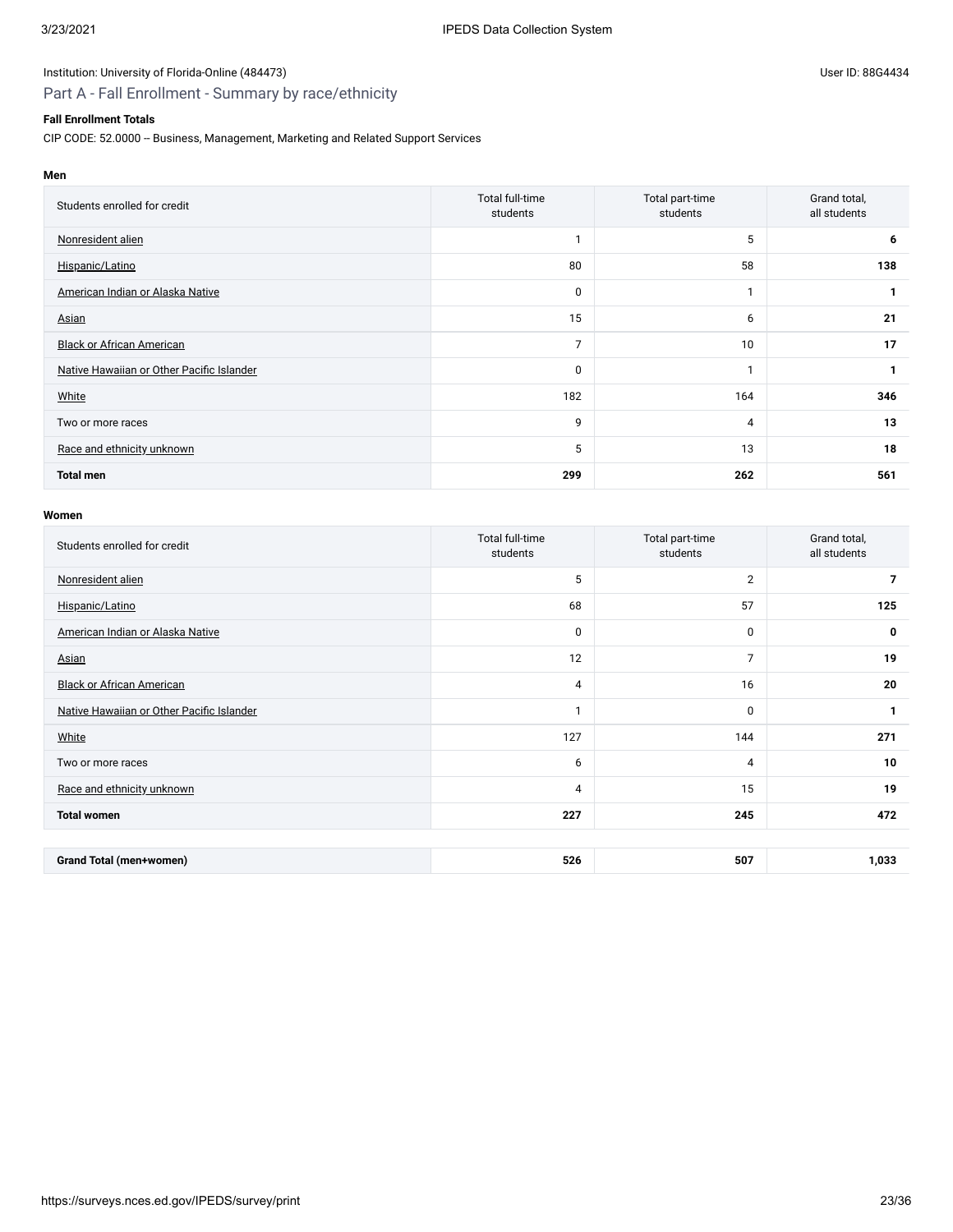# Part B - Fall Enrollment by Age and Gender for Full-time Undergraduate Students

# **Enrollment as of the institution's [official fall reporting date](javascript:openglossary(431)) or as of October 15, 2020**

NOTE: These data are **optional** this year.

| Age                                                  |                | Full-time Undergraduate Students |
|------------------------------------------------------|----------------|----------------------------------|
|                                                      | Men            | Women                            |
| Under 18                                             | 4              | 3                                |
| 18-19                                                | 417            | 546                              |
| $20 - 21$                                            | 197            | 257                              |
| $22 - 24$                                            | 123            | 180                              |
| 25-29                                                | 66             | 102                              |
| 30-34                                                | 41             | 47                               |
| 35-39                                                | 24             | $34\,$                           |
| 40-49                                                | 17             | 25                               |
| 50-64                                                | 6 <sup>1</sup> | 9                                |
| 65 and over                                          |                |                                  |
| Age unknown/unreported                               | 0              | $\pmb{0}$                        |
| Total full-time undergraduate students (from part A) | 895            | 1,203                            |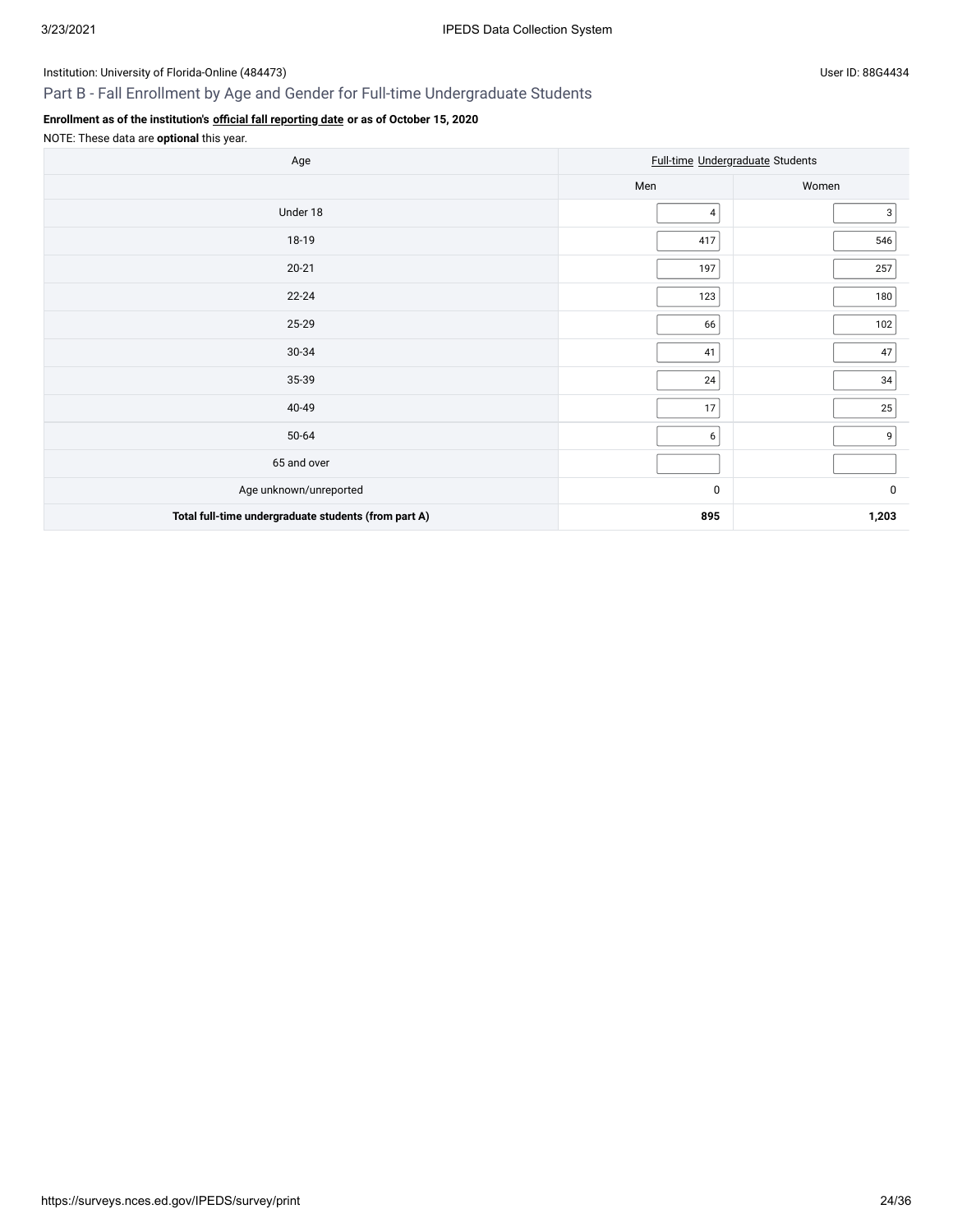# Part B - Fall Enrollment by Age and Gender for Part-time Undergraduate Students

# **Enrollment as of the institution's [official fall reporting date](javascript:openglossary(431)) or as of October 15, 2020**

NOTE: These data are **optional** this year.

| Age                                                  |           | Part-time Undergraduate Students |
|------------------------------------------------------|-----------|----------------------------------|
|                                                      | Men       | Women                            |
| Under 18                                             | 121       | 193                              |
| 18-19                                                | $77\,$    | 109                              |
| $20 - 21$                                            | 62        | 110                              |
| $22 - 24$                                            | 146       | 159                              |
| 25-29                                                | 177       | $205\,$                          |
| 30-34                                                | 172       | 156                              |
| 35-39                                                | 143       | 107                              |
| 40-49                                                | 131       | 124                              |
| 50-64                                                | 46        | 63                               |
| 65 and over                                          | 4         | 4 <sup>1</sup>                   |
| Age unknown/unreported                               | $\pmb{0}$ | $\mathbf 0$                      |
| Total part-time undergraduate students (from part A) | 1,079     | 1,230                            |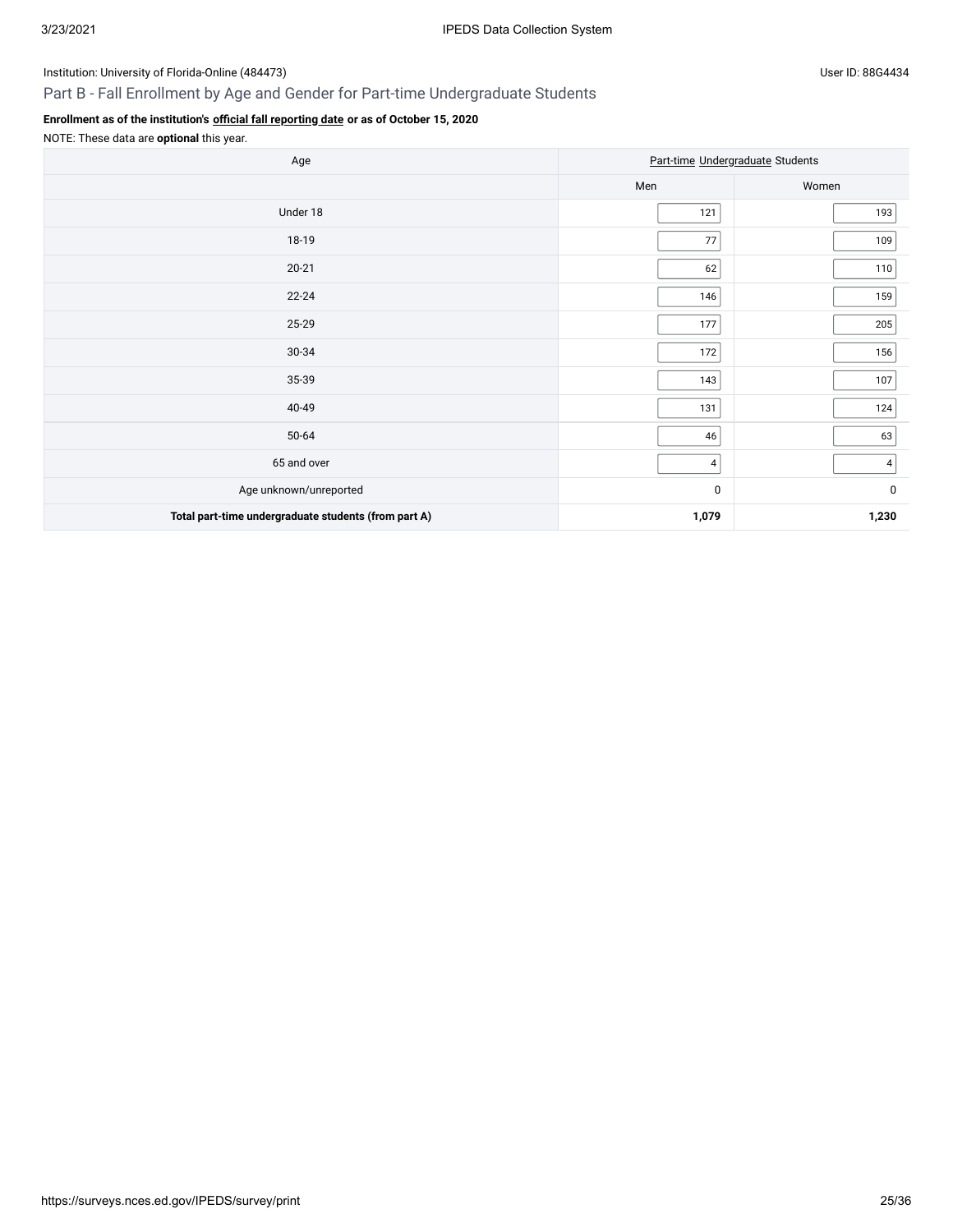### Part C - Screening Question

**Did any of your [first-time](javascript:openglossary(241)) [degree/certificate-seeking undergraduate](javascript:openglossary(171)) students (reported in Part A) enroll within 12 months of graduating high school or receiving their GED?**

- $\bigcirc$  No, we do not have any first-time students who enrolled within 12 months of their high school graduation.
- Yes, we have first-time students who enrolled within 12 months of their high school graduation.

You may use the box below to provide additional context for the data you have reported above. Context notes will be posted on the College Navigator website. Therefore, you should write all context notes using proper grammar (e.g., complete sentences with punctuation) and common language that can be easily understood by students and parents (e.g., spell out acronyms).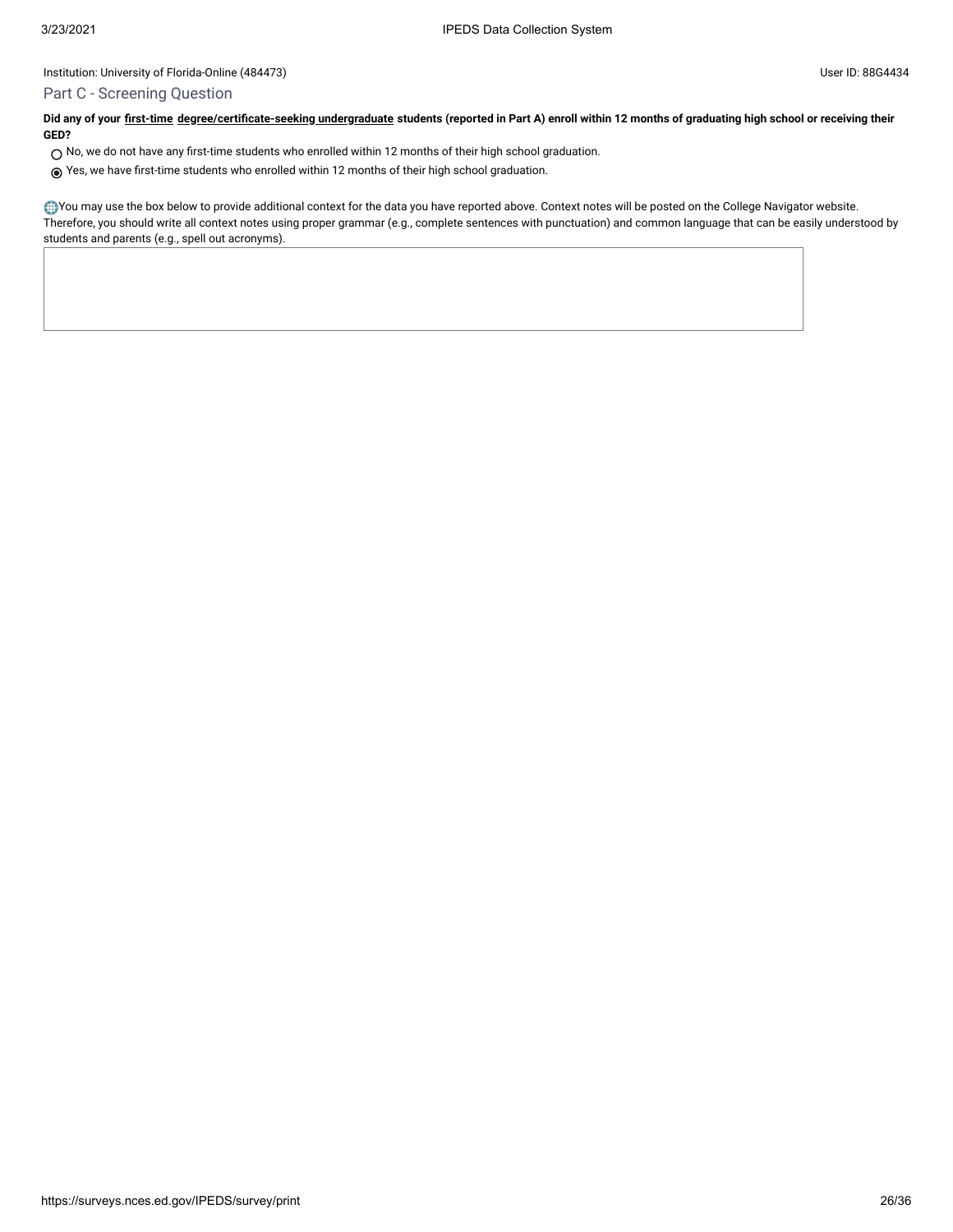# Part C - Residence of First-time Undergraduates

# **Enrollment as of the institution's [official fall reporting date](javascript:openglossary(431)) or as of October 15, 2020**

# Enter **at least one** zero, where applicable, to verify that the screen has not been skipped.

| State of residence when student<br>was first admitted | FIPS Code | <b>1</b> Total first-time<br>degree/certificate-seeking<br>undergraduates<br>(1) | Of students in column 1, those<br>who enrolled within 12 months<br>of high school graduation<br>or receiving their GED<br>(2) |
|-------------------------------------------------------|-----------|----------------------------------------------------------------------------------|-------------------------------------------------------------------------------------------------------------------------------|
| Alabama                                               | 01        |                                                                                  |                                                                                                                               |
| Alaska                                                | 02        |                                                                                  |                                                                                                                               |
| Arizona                                               | 04        |                                                                                  |                                                                                                                               |
| Arkansas                                              | 05        |                                                                                  |                                                                                                                               |
| California                                            | 06        | $\sqrt{2}$                                                                       | 2                                                                                                                             |
| Colorado                                              | 08        | $\mathbf{1}$                                                                     | $\vert$ 1                                                                                                                     |
| Connecticut                                           | 09        | $\mathbf{3}$                                                                     | 3 <sup>1</sup>                                                                                                                |
| Delaware                                              | 10        |                                                                                  |                                                                                                                               |
| District of Columbia                                  | 11        | $\sqrt{2}$                                                                       | $\overline{2}$                                                                                                                |
| Florida                                               | 12        | 627                                                                              | 596                                                                                                                           |
| Georgia                                               | 13        | $10\,$                                                                           | 8                                                                                                                             |
| Hawaii                                                | 15        |                                                                                  |                                                                                                                               |
| Idaho                                                 | 16        | $\mathbf{1}$                                                                     |                                                                                                                               |
| Illinois                                              | 17        | $\sqrt{2}$                                                                       | $2\vert$                                                                                                                      |
| Indiana                                               | 18        | $\mathbf{1}$                                                                     | 1                                                                                                                             |
| lowa                                                  | 19        |                                                                                  |                                                                                                                               |
| Kansas                                                | 20        | $\mathbf{1}$                                                                     | $\vert$ 1                                                                                                                     |
| Kentucky                                              | 21        |                                                                                  |                                                                                                                               |
| Louisiana                                             | 22        | $\mathbf{1}$                                                                     | 1                                                                                                                             |
| Maine                                                 | 23        |                                                                                  |                                                                                                                               |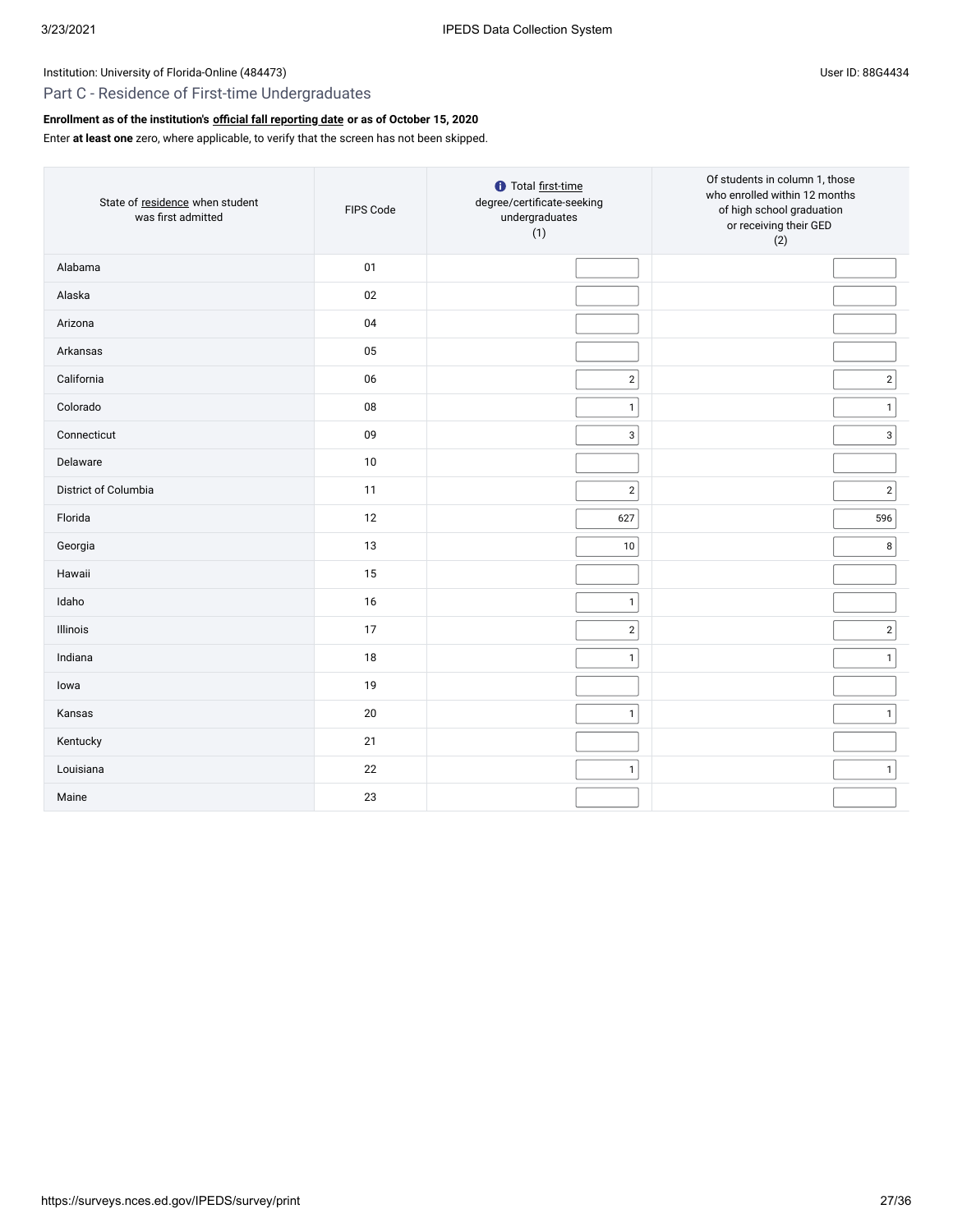# Part C - Residence of First-time Undergraduates

# **Enrollment as of the institution's [official fall reporting date](javascript:openglossary(431)) or as of October 15, 2020**

Enter **at least one** zero, where applicable, to verify that the screen has not been skipped.

| State of residence when student<br>was first admitted | FIPS Code | Total first-time<br>degree/certificate-seeking<br>undergraduates<br>(1) | Of students in column 1, those<br>who enrolled within 12 months<br>of high school graduation<br>or receiving their GED<br>(2) |
|-------------------------------------------------------|-----------|-------------------------------------------------------------------------|-------------------------------------------------------------------------------------------------------------------------------|
| Maryland                                              | 24        | 3                                                                       | $\overline{3}$                                                                                                                |
| Massachusetts                                         | 25        |                                                                         |                                                                                                                               |
| Michigan                                              | 26        | $\mathbf{1}$                                                            | $\mathbf{1}$                                                                                                                  |
| Minnesota                                             | 27        |                                                                         |                                                                                                                               |
| Mississippi                                           | 28        |                                                                         |                                                                                                                               |
| Missouri                                              | 29        |                                                                         |                                                                                                                               |
| Montana                                               | $30\,$    |                                                                         |                                                                                                                               |
| Nebraska                                              | 31        |                                                                         |                                                                                                                               |
| Nevada                                                | 32        |                                                                         |                                                                                                                               |
| New Hampshire                                         | 33        |                                                                         |                                                                                                                               |
| New Jersey                                            | 34        | 6                                                                       | $\overline{\mathbf{4}}$                                                                                                       |
| New Mexico                                            | 35        |                                                                         |                                                                                                                               |
| New York                                              | 36        | $\overline{4}$                                                          | $\overline{4}$                                                                                                                |
| North Carolina                                        | 37        | 3                                                                       | $\mathbf{1}$                                                                                                                  |
| North Dakota                                          | 38        |                                                                         |                                                                                                                               |
| Ohio                                                  | 39        | $\mathbf{1}$                                                            | $\mathbf{1}$                                                                                                                  |
| Oklahoma                                              | 40        |                                                                         |                                                                                                                               |
| Oregon                                                | 41        |                                                                         |                                                                                                                               |
| Pennsylvania                                          | 42        | 3                                                                       | $\mathsf 3$                                                                                                                   |
| Rhode Island                                          | 44        |                                                                         |                                                                                                                               |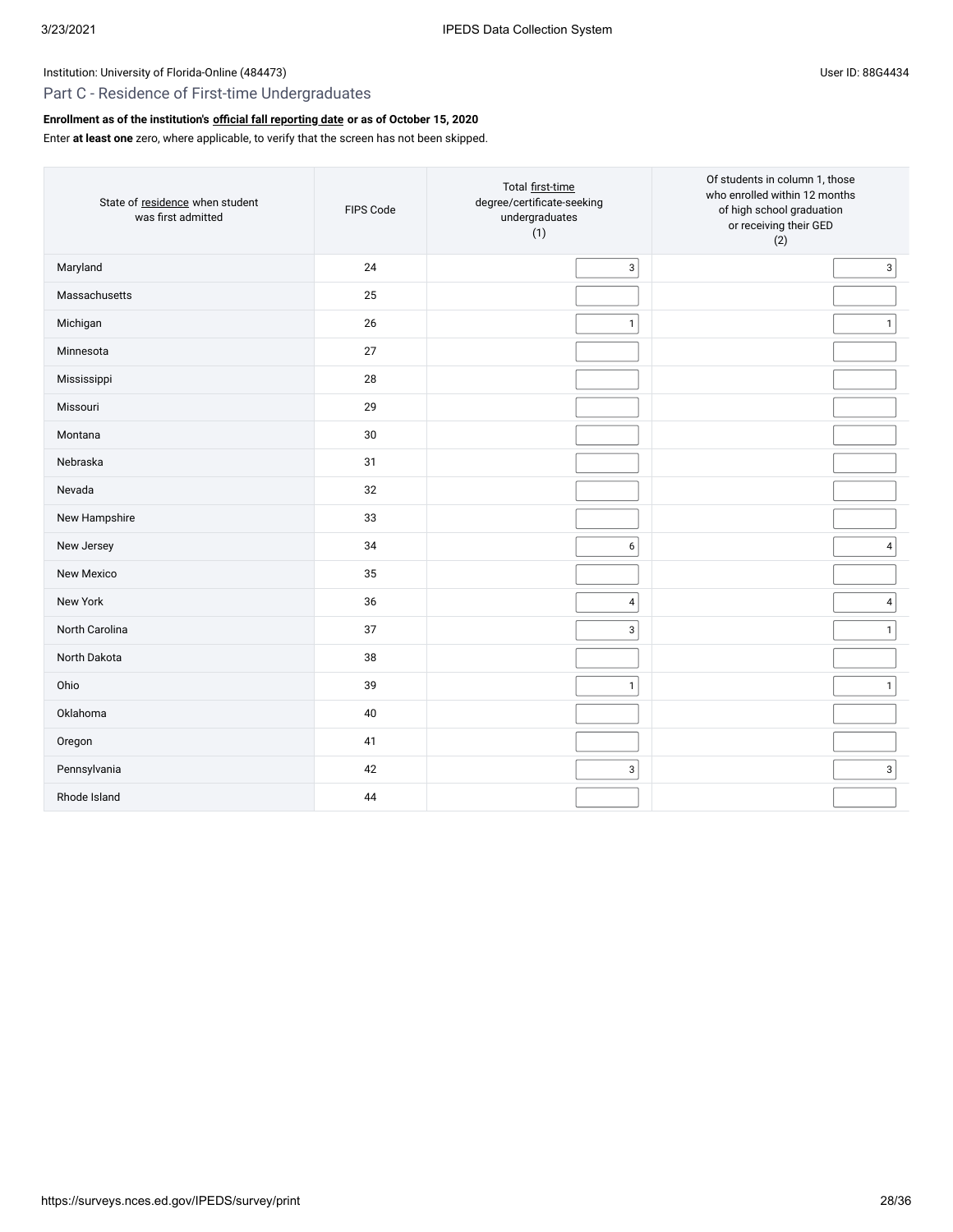# Part C - Residence of First-time Undergraduates

### **Enrollment as of the institution's [official fall reporting date](javascript:openglossary(431)) or as of October 15, 2020**

Enter **at least one** zero, where applicable, to verify that the screen has not been skipped.

| State of residence when student<br>was first admitted                    | FIPS Code | Total first-time<br>degree/certificate-seeking<br>undergraduates<br>(1) | Of students in column 1, those<br>who enrolled within 12 months<br>of high school graduation<br>or receiving their GED<br>(2) |
|--------------------------------------------------------------------------|-----------|-------------------------------------------------------------------------|-------------------------------------------------------------------------------------------------------------------------------|
| South Carolina                                                           | 45        | $\mathbf{1}$                                                            | $\mathbf{1}$                                                                                                                  |
| South Dakota                                                             | 46        |                                                                         |                                                                                                                               |
| Tennessee                                                                | 47        | $\mathbf{3}$                                                            | $\mathbf{3}$                                                                                                                  |
| Texas                                                                    | 48        | $\boldsymbol{7}$                                                        | 6                                                                                                                             |
| Utah                                                                     | 49        | $\mathbf{1}$                                                            | $\mathbf{1}$                                                                                                                  |
| Vermont                                                                  | 50        |                                                                         |                                                                                                                               |
| Virginia                                                                 | 51        | $\pmb{4}$                                                               | $\overline{4}$                                                                                                                |
| Washington                                                               | 53        | $\sqrt{2}$                                                              | $\sqrt{2}$                                                                                                                    |
| West Virginia                                                            | 54        |                                                                         |                                                                                                                               |
| Wisconsin                                                                | 55        |                                                                         |                                                                                                                               |
| Wyoming                                                                  | 56        |                                                                         |                                                                                                                               |
| <b>State Unknown</b>                                                     | 57        | $\mathbf 5$                                                             | $\mathbf 5$                                                                                                                   |
| American Samoa                                                           | 60        |                                                                         |                                                                                                                               |
| <b>Federated States of Micronesia</b>                                    | 64        |                                                                         |                                                                                                                               |
| Guam                                                                     | 66        |                                                                         |                                                                                                                               |
| Marshall Islands                                                         | 68        |                                                                         |                                                                                                                               |
| Northern Marianas                                                        | 69        |                                                                         |                                                                                                                               |
| Palau                                                                    | 70        |                                                                         |                                                                                                                               |
| Puerto Rico                                                              | 72        |                                                                         |                                                                                                                               |
| Virgin Islands                                                           | 78        |                                                                         |                                                                                                                               |
| Foreign Countries                                                        | 90        | $23\,$                                                                  | 18                                                                                                                            |
| Residence unknown/unreported                                             | 98        | $\pmb{0}$                                                               |                                                                                                                               |
| Total first-time degree/certificate-seeking undergraduates (from Part A) |           | 718                                                                     | 674                                                                                                                           |

You may use the box below to provide additional context for the data you have reported above. Context notes will be posted on the College Navigator website. Therefore, you should write all context notes using proper grammar (e.g., complete sentences with punctuation) and common language that can be easily understood by students and parents (e.g., spell out acronyms).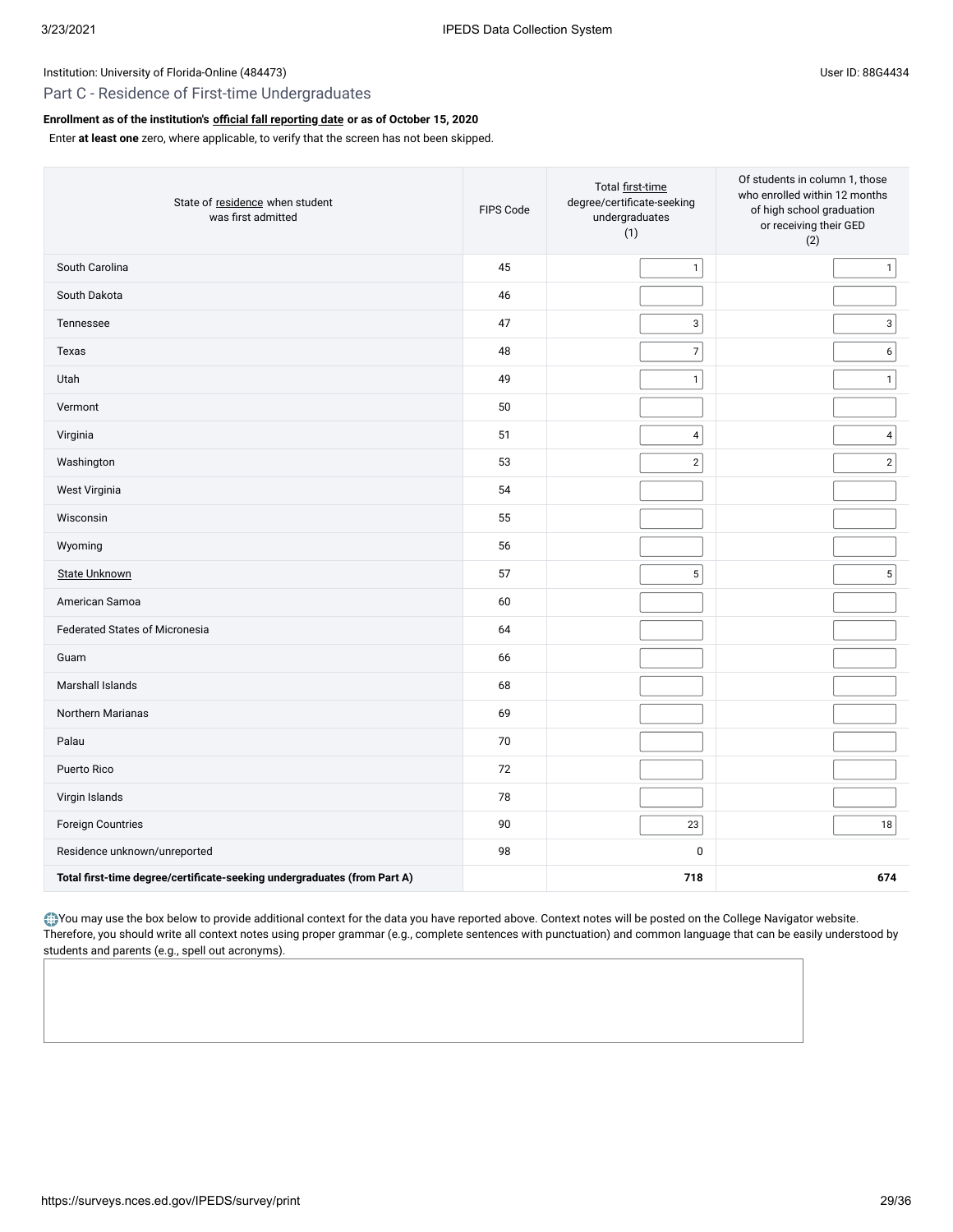# Part D - Total Undergraduate Entering Class

### **Total Undergraduate Enter**

| otal Undergraduate Entering Class, Fall 2020 |                                                                                                                           |     |  |
|----------------------------------------------|---------------------------------------------------------------------------------------------------------------------------|-----|--|
| D <sub>1</sub>                               | Total full-time, first-time degree/certificate-seeking undergraduates from Part A (GR cohort)                             | 667 |  |
| D <sub>2</sub>                               | Total first-time degree/certificate-seeking undergraduates (full-time + part-time) from Part A                            | 718 |  |
| D <sub>3</sub>                               | Total transfer-in (non-first-time entering) degree/certificate-seeking undergraduates (full-time + part-time) from Part A | 623 |  |
| D <sub>4</sub>                               | Total non-degree/non-certificate-seeking undergraduates (full-time + part-time) from Part A                               | 413 |  |

| D <sub>5</sub> | Of the total non-degree/non-certificate-seeking undergraduates displayed on line D4, the number that are new to the institution in Fall 2020                                                                                                                 | 287   |
|----------------|--------------------------------------------------------------------------------------------------------------------------------------------------------------------------------------------------------------------------------------------------------------|-------|
| D <sub>6</sub> | Total entering students at the undergraduate level<br>Note: This is calculated as first-time students (line D2) + students transferring to the institution (line D3) + non-degree/non-certificate-seeking<br>undergraduates entering in Fall 2020 (line D5). | 1,628 |
| D <sub>7</sub> | Percentage of undergraduate entering class represented by your GR cohort (line D1/line D6)                                                                                                                                                                   |       |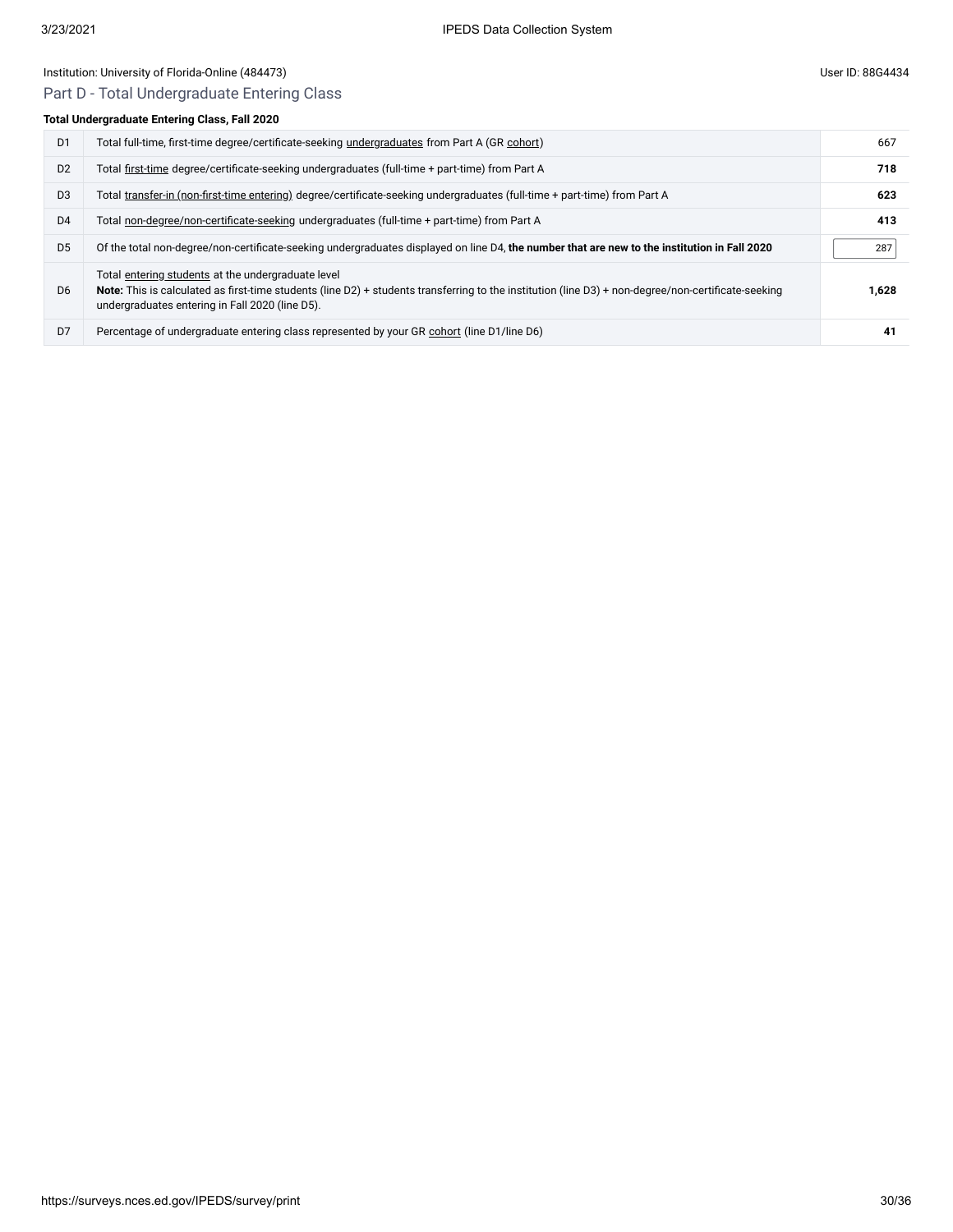### Part E - First-time Bachelor's Cohort Retention Rates (Full-time)

### **[Retention Rates](javascript:openglossary(772)) - Full-time, First-time Bachelor's Cohort from Fall 2019**

Academic reporters determine the cohort and retention as of the institution's official fall reporting date or as of October 15. Program reporters determine the cohort with enrollment any time between August 1 and October 31, 2019 and retention based on August 1, 2020.

The retention rate is calculated by the system after clicking "Save" on the screen. Exclusions are subtracted from and inclusions are added to the original cohort and the resulting adjusted cohort is used for calculating the retention rate.

Retention Data Reporting Reminders:

- Include only **full-time, first-time bachelor's** students in this cohort.
- Determine the full-time cohort using Fall 2019 status (e.g., if a student was full-time in Fall 2019, report them in the full-time cohort regardless of their Fall 2020 status).
- If there are no students to report in the cohort, enter zero. Do not leave the field blank.
- . Report in the exclusions box (line E2a) the number of students from the cohort who left the institution for any of the following reasons: died or were totally and permanently disabled; to serve in the armed forces (including those called to active duty); to serve with a foreign aid service of the Federal Government (e.g., Peace Corps); or to serve on official church missions.
- Report in the inclusion box (line E2b) first-time bachelor's-seeking [study abroad](javascript:openglossary(714)) students who were excluded from the first-time cohort (line E1) but who have re-enrolled at the institution their second year.

| FULL-TIME, FIRST-TIME BACHELOR'S COHORT RETENTION: |                                                                                      |           |   | Prior year data<br>(Fall 2018 cohort) |   |
|----------------------------------------------------|--------------------------------------------------------------------------------------|-----------|---|---------------------------------------|---|
| E1                                                 | Full-time, first-time Fall 2019 bachelor's cohort                                    | 688<br>(✓ |   | 470                                   |   |
| E <sub>2a</sub>                                    | Exclusions from the Fall 2019 cohort                                                 |           |   | $\mathbf{0}$                          |   |
| E2b                                                | Inclusion to the Fall 2019 cohort                                                    |           |   | $\mathbf{0}$                          |   |
| E3                                                 | <b>Adjusted</b> Fall 2019 cohort (line $E1 - E2a + E2b$ )                            | 688       |   | 470                                   |   |
| E4                                                 | Students from Fall 2019 cohort still enrolled as of Fall 2020                        | 464       |   | 298                                   |   |
| E <sub>5</sub>                                     | Full-time, first-time Fall 2019 bachelor's cohort retention rate (line E4 / line E3) | 67        | % | 63                                    | % |

The notes below provide context for the data you've reported above and **may** be posted on the College Navigator website.

Choose one option that best explains your data or choose "Non-applicable" if you do not wish to provide context notes. If none of the options provided explain your institution's data, then choose "Other" and write your own context notes. Therefore, you should write all context notes using proper grammar (e.g., complete sentences with punctuation) and common language that can be easily understood by students and parents (e.g., spell out acronyms).

Not Applicable

 $\overline{\phantom{0}}$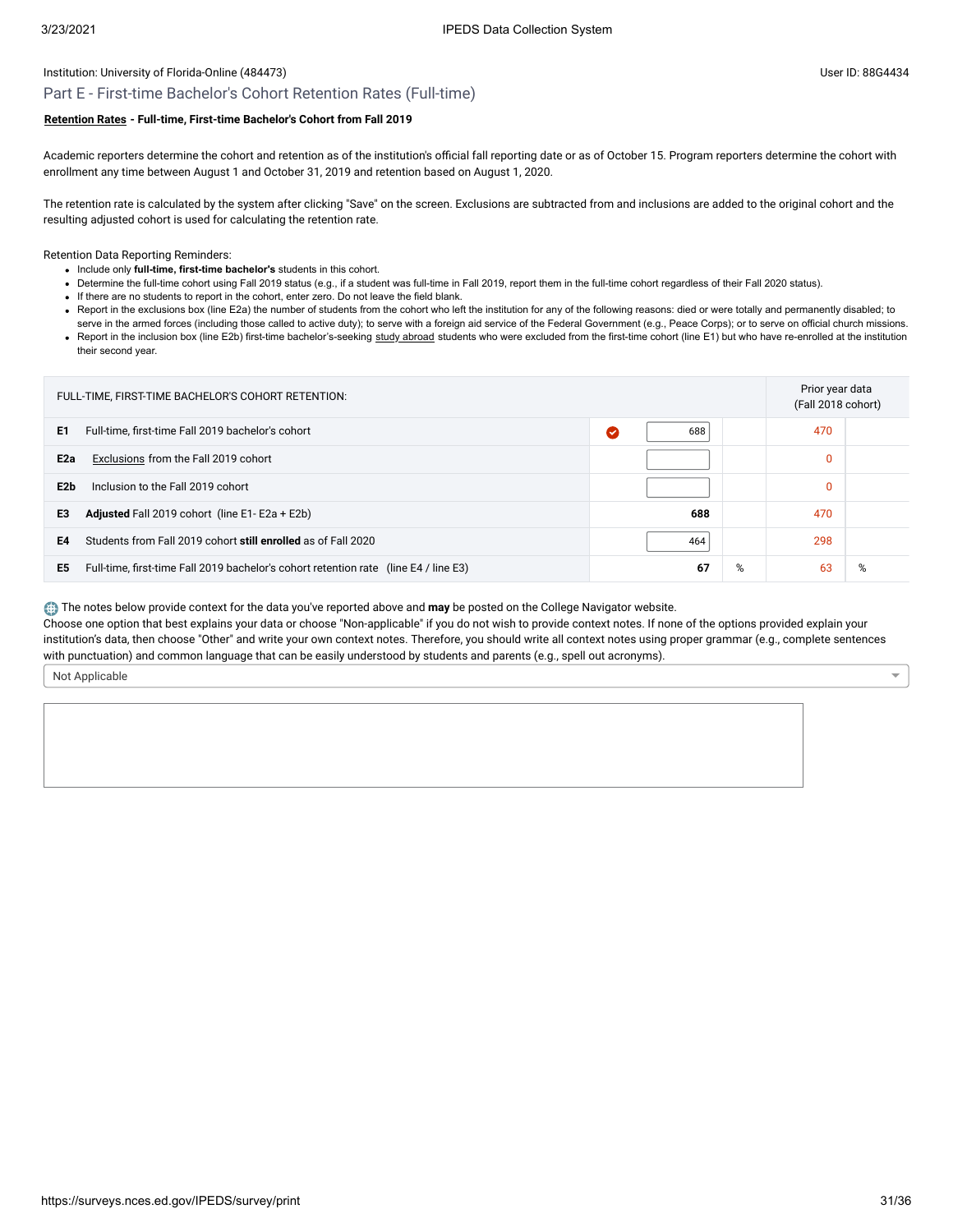## Part E - First-time Bachelor's Cohort Retention Rates (Part-time)

### **[Retention Rates](javascript:openglossary(772)) - Part-time, First-time Bachelor's Cohort from Fall 2019**

Academic reporters determine the cohort and retention as of the institution's official fall reporting date or as of October 15. Program reporters determine the cohort with enrollment any time between August 1 and October 31, 2019 and retention based on August 1, 2020.

The retention rate is calculated by the system after clicking "Save" on the screen. Exclusions are subtracted from the original cohort and the resulting adjusted cohort is used for calculating the retention rate.

Retention Data Reporting Reminders:

- Include only **part-time, first-time bachelor's-seeking** students in this cohort.
- Determine part-time using Fall 2019 attendance status (e.g., if a student was part-time in Fall 2019, report them in the part-time cohort regardless of their Fall 2020 status).
- If there are no students to report in the cohort, enter zero. Do not leave the field blank.
- . Report in the exclusions box (line E7a) the number of students from the cohort who left the institution for any of the following reasons: died or were totally and permanently disabled; to
- serve in the armed forces (including those called to active duty); to serve with a foreign aid service of the Federal Government (e.g., Peace Corps); or to serve on official church missions. • Report in the inclusion box (line E7b) first-time bachelor's-seeking [study abroad](javascript:openglossary(714)) students who were excluded from the first-time cohort (line E6) but who have re-enrolled at the institution their second year.

| PART-TIME, FIRST-TIME BACHELOR'S COHORT RETENTION: |                                                                                      |    |   | Prior year data<br>(Fall 2018 cohort) |   |
|----------------------------------------------------|--------------------------------------------------------------------------------------|----|---|---------------------------------------|---|
| E <sub>6</sub>                                     | Part-time, first-time Fall 2019 bachelor's cohort                                    | 73 |   | 71                                    |   |
| E7a                                                | Exclusions from the Fall 2019 cohort                                                 |    |   | $\Omega$                              |   |
| E7b                                                | Inclusions to the Fall 2019 cohort                                                   |    |   | $\Omega$                              |   |
| E8                                                 | <b>Adjusted</b> Fall 2019 cohort (line E6 - E7a + E7b)                               | 73 |   | 71                                    |   |
| E9                                                 | Students from Fall 2019 cohort still enrolled as of Fall 2020                        | 52 |   | 40                                    |   |
| E10                                                | Part-time, first-time Fall 2019 bachelor's cohort retention rate (line E9 / line E8) | 71 | % | 56                                    | % |

The notes below provide context for the data you've reported above and **may** be posted on the College Navigator website.

Choose one option that best explains your data or choose "Non-applicable" if you do not wish to provide context notes. If none of the options provided explain your institution's data, then choose "Other" and write your own context notes. Therefore, you should write all context notes using proper grammar (e.g., complete sentences with punctuation) and common language that can be easily understood by students and parents (e.g., spell out acronyms).

Not Applicable

 $\overline{\phantom{0}}$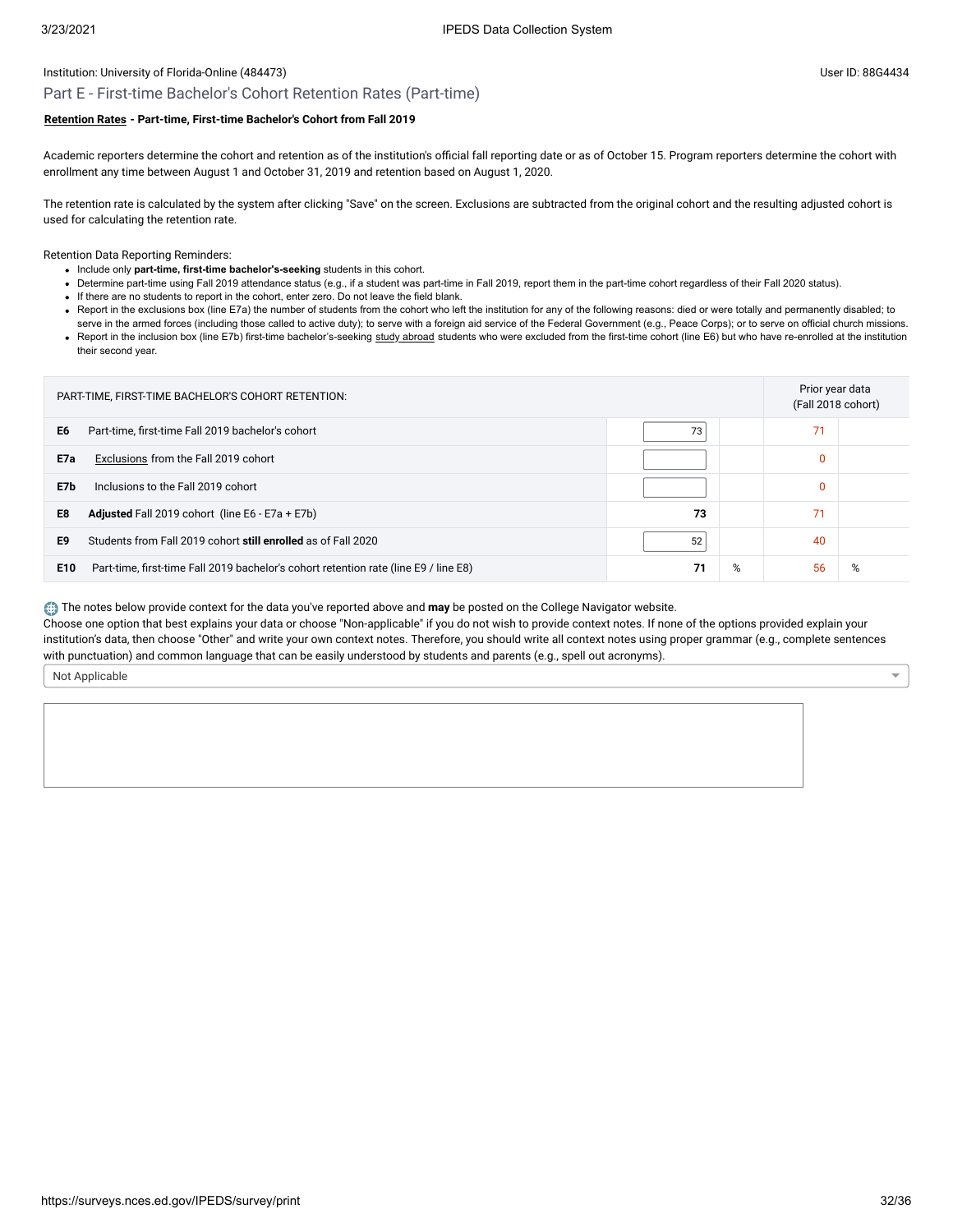# Part F - Student-to-Faculty Ratio

# **Student-to-Faculty Ratio**

Please provide your institution's student-to-faculty ratio (i.e., student-to-instructional staff) for undergraduate programs for Fall 2020. The student-to-faculty ratio and any accompanying context that is provided will be displayed on College Navigator.

Note: Logic in this item is similar to item I-2 from the Common Data Set data collection.

Click [here](javascript:openEFworksheet(2)) to use a worksheet to help you determine the student-to-faculty ratio

| Student-to-faculty ratio            |  |  |
|-------------------------------------|--|--|
| Student-to-faculty ratio prior year |  |  |

You may use the box below to provide additional context for the data you have reported above. Context notes will be posted on the College Navigator website. Therefore, you should write all context notes using proper grammar (e.g., complete sentences with punctuation) and common language that can be easily understood by students and parents (e.g., spell out acronyms).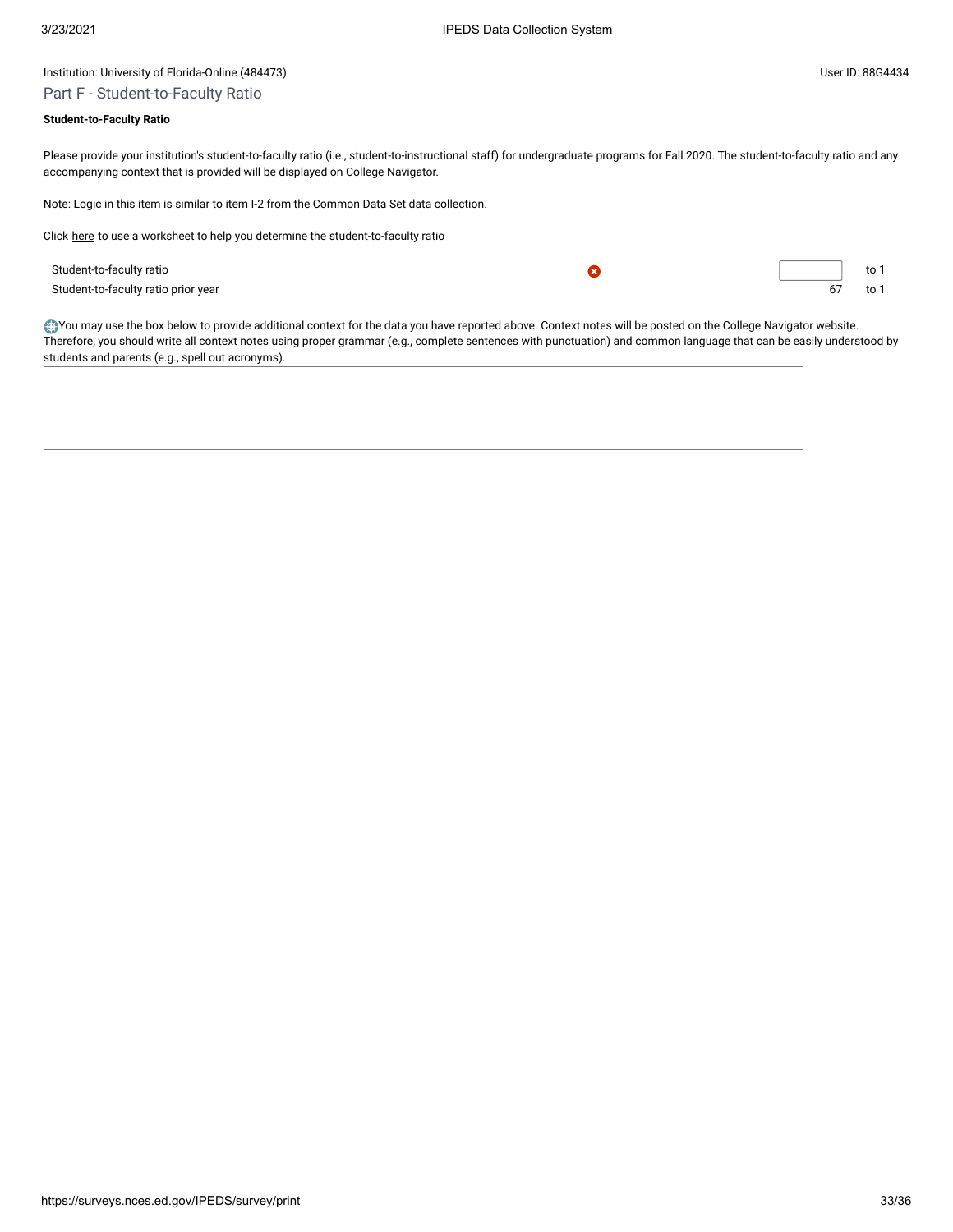# Prepared by

Reporting Reminders:

- The name of the preparer is being collected so that we can follow up with the appropriate person in the event that there are questions concerning the data.
- The Keyholder will be copied on all email correspondence to other preparers.
- The time it took to prepare this component is being collected so that we can continue to improve our estimate of the reporting burden associated with IPEDS.
- Please include in your estimate the time it took for you to review instructions, query and search data sources, complete and review the component, and submit the data through the Data Collection System.
- Thank you for your assistance.

| This survey component was prepared by: |                             |  |                          |                |                   |  |
|----------------------------------------|-----------------------------|--|--------------------------|----------------|-------------------|--|
|                                        | Keyholder                   |  | <b>SFA Contact</b>       | C              | <b>HR Contact</b> |  |
|                                        | <b>Finance Contact</b>      |  | Academic Library Contact | $\circledcirc$ | Other             |  |
|                                        | Name:<br>Ulrich Adegbola    |  |                          |                |                   |  |
|                                        | Email:<br>ulylerich@ufl.edu |  |                          |                |                   |  |
|                                        |                             |  |                          |                |                   |  |

How many staff from your institution only were involved in the data collection and reporting process of this survey component?

Number of Staff (including yourself)

How many hours did you and others from your institution only spend on each of the steps below when responding to this survey component? Exclude the hours spent collecting data for state and other reporting purposes.

| Staff member  | <b>Collecting Data Needed</b> | Revising Data to Match<br><b>IPEDS Requirements</b> | <b>Entering Data</b> | Revising and Locking Data |  |
|---------------|-------------------------------|-----------------------------------------------------|----------------------|---------------------------|--|
| Your office   | hours                         | hours                                               | hours                | hours                     |  |
| Other offices | hours                         | hours                                               | hours                | hours                     |  |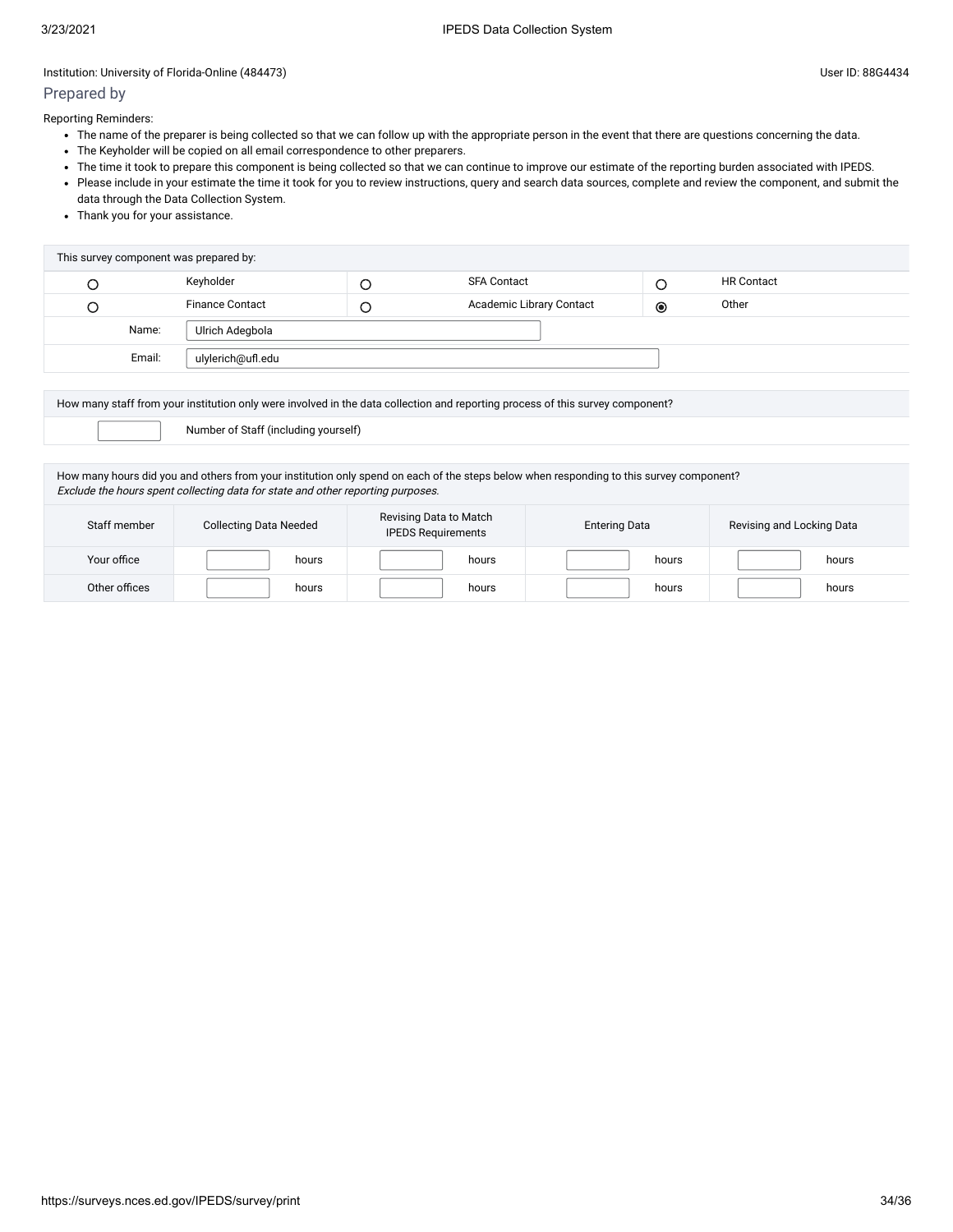# Summary

### **Fall Enrollment Survey Summary**

IPEDS collects important information regarding your institution. All data reported in IPEDS survey components become available in the IPEDS Data Center and appear as aggregated data in various Department of Education reports. Additionally, some of the reported data appears specifically for your institution through the College Navigator website and is included in your institution's Data Feedback Report (DFR). The purpose of this summary is to provide you an opportunity to view some of the data that, when accepted through the IPEDS quality control process, will appear on the College Navigator website and/or your DFR. College Navigator is updated approximately three months after the data collection period closes and Data Feedback Reports will be available through the Data [Center](https://nces.ed.gov/ipeds/use-the-data) and sent to your institution's CEO in November 2020.

Please review your data for accuracy. If you have questions about the data displayed below after reviewing the data reported on the survey screens, please contact the IPEDS Help Desk at: 1-877-225-2568 or [ipedshelp@rti.org.](mailto:ipedshelp@rti.org)

# Four-Year Institutions without Graduate Students

| <b>Undergraduate Student Enrollment</b>                                          |          |  |
|----------------------------------------------------------------------------------|----------|--|
| <b>Total enrollment</b>                                                          | 4.407    |  |
| Transfer-in enrollment                                                           | 623      |  |
|                                                                                  |          |  |
| Student-to-faculty ratio                                                         | N/A to 1 |  |
|                                                                                  |          |  |
| <b>Undergraduate Student Characteristics</b>                                     |          |  |
| Percent of undergraduates who are female                                         | 55%      |  |
| Percent of undergraduates who are full-time                                      | 48%      |  |
|                                                                                  |          |  |
| Percent of undergraduates by race/ethnicity:                                     |          |  |
| American Indian or Alaska Native                                                 | 0%       |  |
| Asian                                                                            | 5%       |  |
| <b>Black or African American</b>                                                 | 5%       |  |
| Hispanic/Latino                                                                  | 23%      |  |
| Native Hawaiian or Pacific Islander                                              | 0%       |  |
| White                                                                            | 60%      |  |
| Two or More Races                                                                | 3%       |  |
| Race and ethnicity unknown                                                       | 3%       |  |
| Nonresident alien                                                                | 1%       |  |
| Percent of first-time degree/certificate seeking students from in state          | 87%      |  |
| Percent of first-time degree/certificate seeking students from out-of-state      | 9%       |  |
| Percent of first-time degree/certificate seeking students from foreign countries |          |  |
| Percent of first-time degree/certificate seeking students residency unknown      |          |  |

| <b>Undergraduate Retention and Graduation Rate Cohort</b>       |     |  |
|-----------------------------------------------------------------|-----|--|
| First-time, full-time bachelor's seeking student retention rate | 67% |  |
| First-time, part-time bachelor's seeking student retention rate | 71% |  |
|                                                                 |     |  |
| Graduation rate cohort as percent of total entering students    | 41% |  |